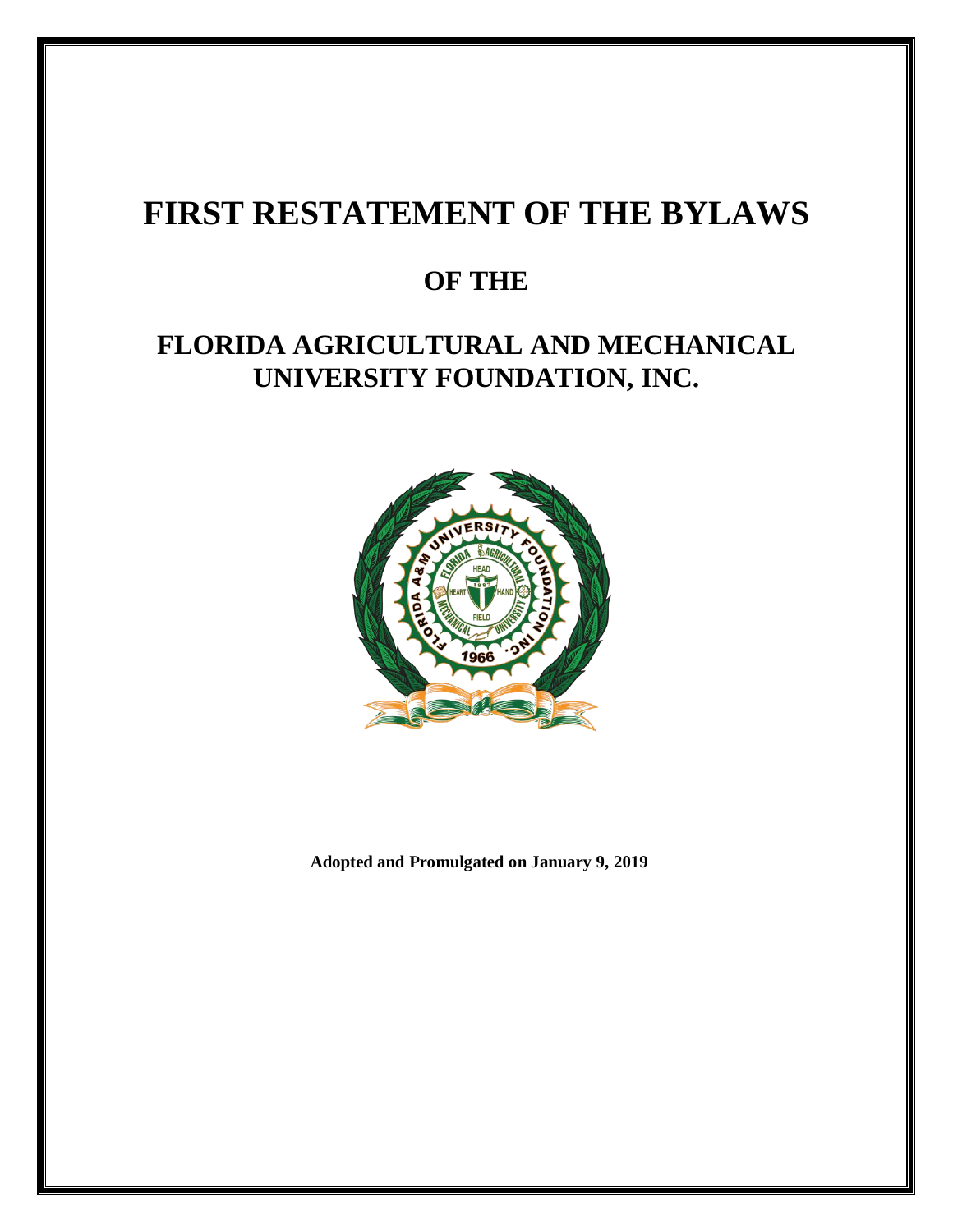## **TABLE OF CONTENTS**

| Article 1.  |             |                   | <b>Board of Directors</b>     |                                            | $4 - 7$        |
|-------------|-------------|-------------------|-------------------------------|--------------------------------------------|----------------|
|             | Section 1.  |                   |                               | Purpose, Responsibilities, Duty of Care    | $\overline{4}$ |
|             | Section 2.  |                   |                               | Conflicts and Duality of Interests         | 5              |
|             | Section 3.  |                   | Conflict of Interest Policy   |                                            | 5              |
|             | Section 4.  |                   | Whistlebower Policy           |                                            | 6              |
| Article II. |             | <b>Membership</b> |                               |                                            | $7 - 14$       |
|             | Section 1.  |                   |                               | Composition, Terms and Manner of Election  |                |
|             |             |                   | Section 1a.                   | Composition                                | $\tau$         |
|             |             |                   | Section 1b.                   | Nominations                                | $\tau$         |
|             |             |                   | Section 1c.                   | Terms of Office                            | 8              |
|             |             |                   | Section 1d.                   | Manner of Election                         | 8              |
|             | Section 2   |                   | <b>Elected Officers</b>       |                                            | 8              |
|             |             |                   | Section 2a.                   | Chair                                      | 9              |
|             |             |                   | Section 2b.                   | Vice-Chair                                 | 9              |
|             |             |                   | Section 2c.                   | Treasurer                                  | 9              |
|             |             |                   | Section 2d.                   | Secretary                                  | 9              |
|             |             |                   |                               |                                            |                |
|             | Section 3.  |                   |                               | Designated Ex-Officio Membership           | 9              |
|             | Section 4.  |                   | <b>Executive Director</b>     |                                            | 10             |
|             | Section 5.  |                   | President of the University   |                                            | 11             |
|             | Section 6.  |                   | <b>Emeritus Board Members</b> |                                            | 12             |
|             | Section 7.  |                   | <b>Honorary Board Members</b> |                                            | 12             |
|             | Section 8.  |                   |                               | Absence of Incapacity of Officers to Serve | 13             |
|             | Section 9.  |                   | Resignation                   |                                            | 13             |
|             | Section 10. |                   | Removal                       |                                            | 13             |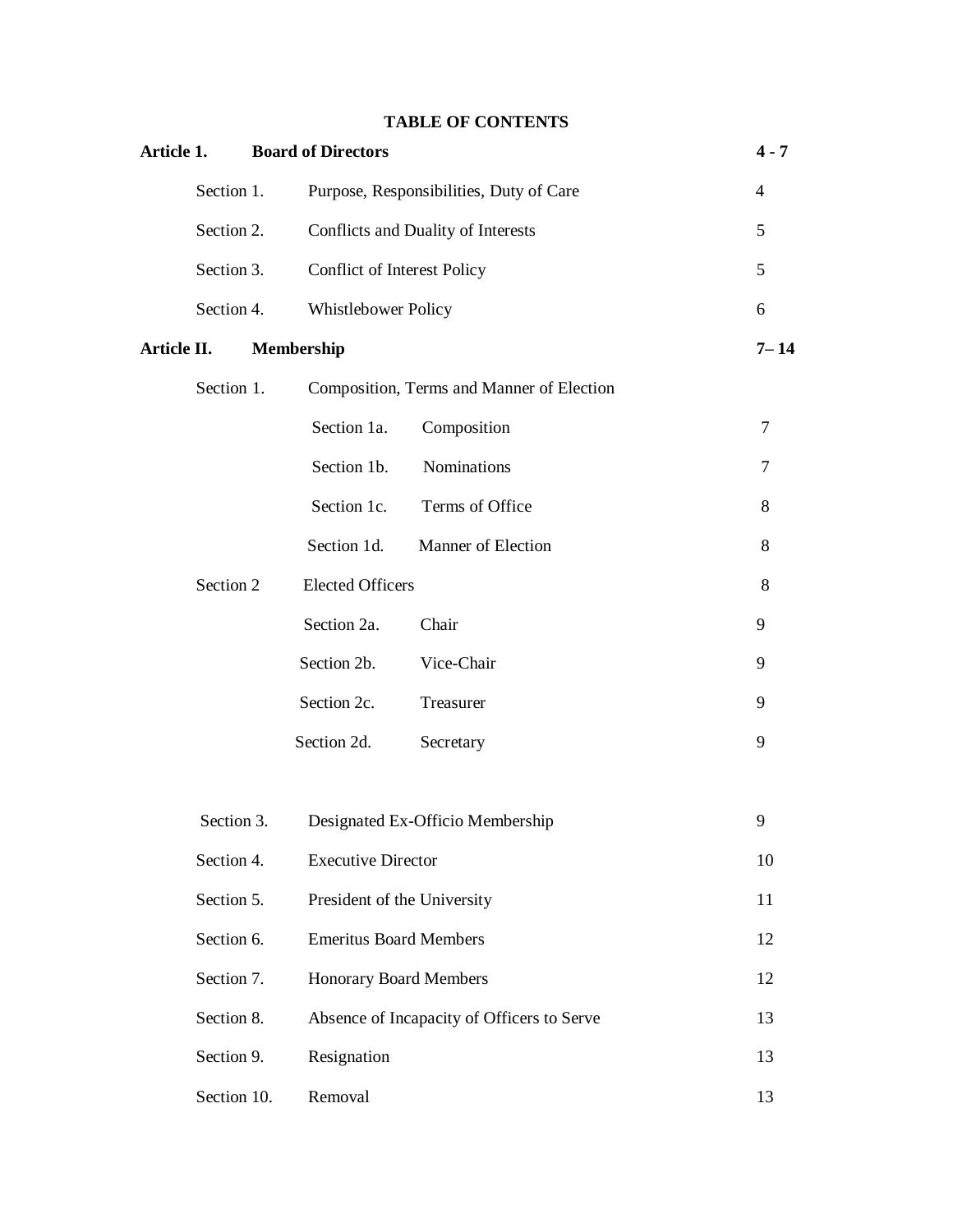|             | Section 11. Compensation                          |  |
|-------------|---------------------------------------------------|--|
| Section 12. | <b>Communications Between and Among Directors</b> |  |

| Article III.                       |             | <b>Standing Committees</b>                   | $14 - 20$ |
|------------------------------------|-------------|----------------------------------------------|-----------|
|                                    | Section 1.  | Appointment of Committees                    | 14        |
|                                    | Section 2.  | <b>Executive Committee</b>                   | 14        |
|                                    | Section 3.  | <b>Investment Committee</b>                  | 15        |
|                                    | Section 4.  | <b>Audit Committee</b>                       | 16        |
|                                    | Section 5.  | Board Governance and Stewardship Committee   | 16        |
|                                    | Section 6.  | <b>Bylaws Committee</b>                      | 18        |
|                                    | Section 7.  | Development Committee                        | 18        |
|                                    | Section 8.  | <b>Finance Committee</b>                     | 19        |
|                                    | Section 9.  | <b>Advisory Committee</b>                    | 19        |
|                                    | Section 10. | Membership and Quorum of Standing Committees | 20        |
| Article IV.                        |             | <b>Meetings</b>                              | $21 - 22$ |
|                                    | Section 1.  | <b>Regular Meetings</b>                      | 21        |
|                                    | Section 2.  | <b>Special Meetings</b>                      | 21        |
|                                    | Section 3.  | <b>Quorum for Transacting Business</b>       | 21        |
|                                    | Section 4.  | <b>Meeting Notices</b>                       | 21        |
|                                    | Section 5.  | Presiding Officer(s)                         | 21        |
|                                    | Section 6.  | Collective Authority and Action              | 22        |
|                                    |             | <b>Order of Business</b>                     | 22        |
| Article V.                         |             |                                              |           |
|                                    |             | <b>Approved Major Activities</b>             | 22        |
| Article VI.<br><b>Article VII.</b> | <b>Seal</b> |                                              | 23        |

Page **2** of **28**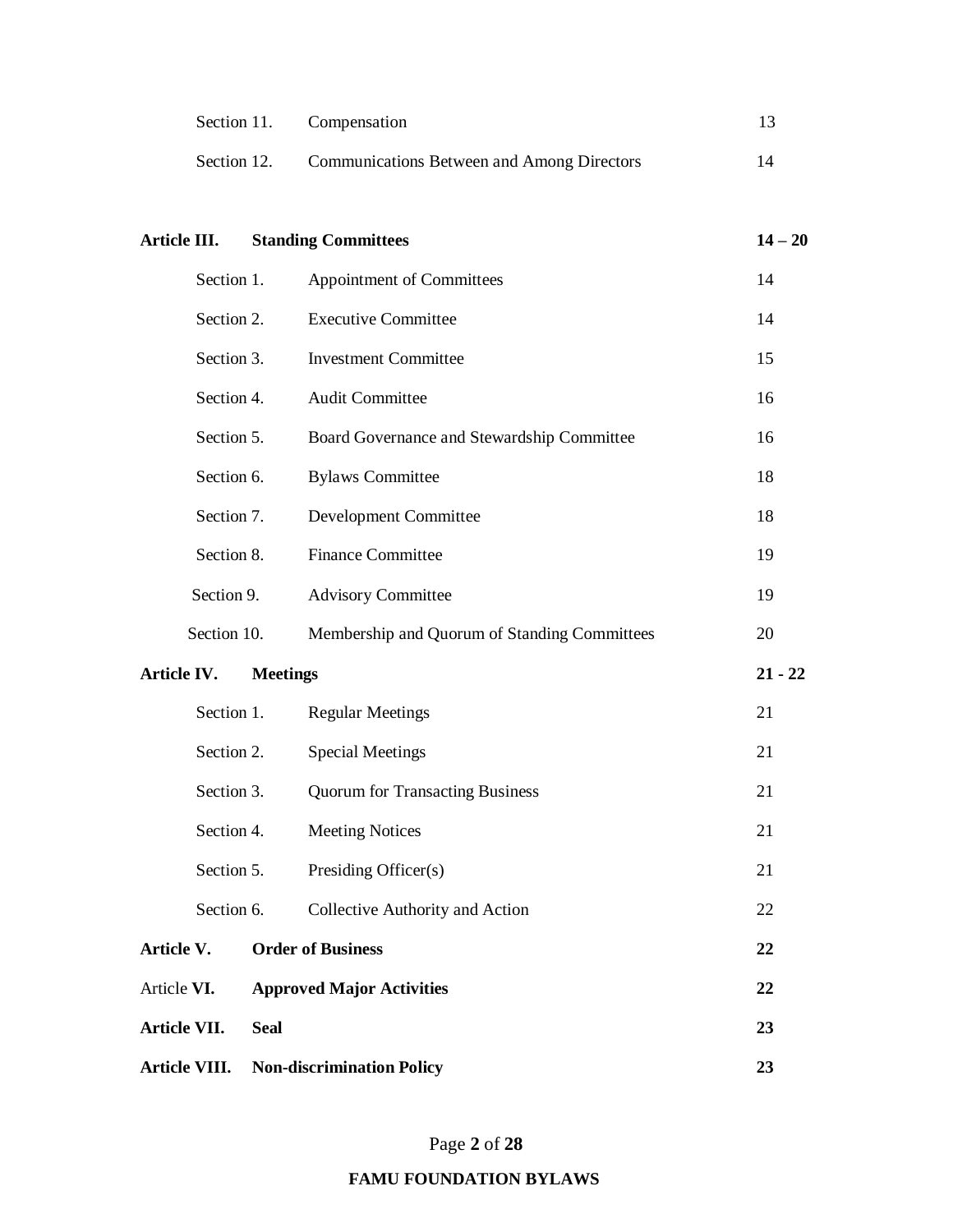| Article IX.   |                           | <b>Amendments</b> |                                                    | $23 - 24$ |
|---------------|---------------------------|-------------------|----------------------------------------------------|-----------|
|               | Section 1.                |                   | Amendment of Bylaws                                | 23        |
|               | Section 2.                |                   | Amendment of Articles of Incorporation             | 24        |
|               | Section 3.                |                   | Approval of Amendments by Board of Trustees        | 24        |
| Article X.    |                           |                   | <b>Confidentiality of Foundation Documents</b>     | 24        |
| Article XI.   |                           | <b>Checks</b>     |                                                    | 25        |
| Article XII.  |                           | <b>Audits</b>     |                                                    | 25        |
|               | Section 1.                |                   | <b>Annual Audits</b>                               | 25        |
|               | Section 2.                |                   | <b>Operational Audit</b>                           | 25        |
| Article XIII. |                           |                   | <b>Budget and Expenditures</b>                     | 26        |
|               | Section 1.                |                   | Preparation and Submittal of Operating Budget      | 26        |
|               | Section 2.                |                   | Review and Approval of Quarterly Expenditure Plans | 26        |
|               | Section 3.                |                   | <b>Budget Amendments</b>                           | 26        |
| Article XIV.  |                           |                   | <b>Reporting Requirements</b>                      | 27        |
| Article XV.   |                           | <b>Bond</b>       |                                                    | 27        |
|               | Article. XVI. Fiscal Year |                   |                                                    | 27        |
|               |                           |                   | <b>Article XVII. Miscellaneous Provisions</b>      | 27        |

Page **3** of **28**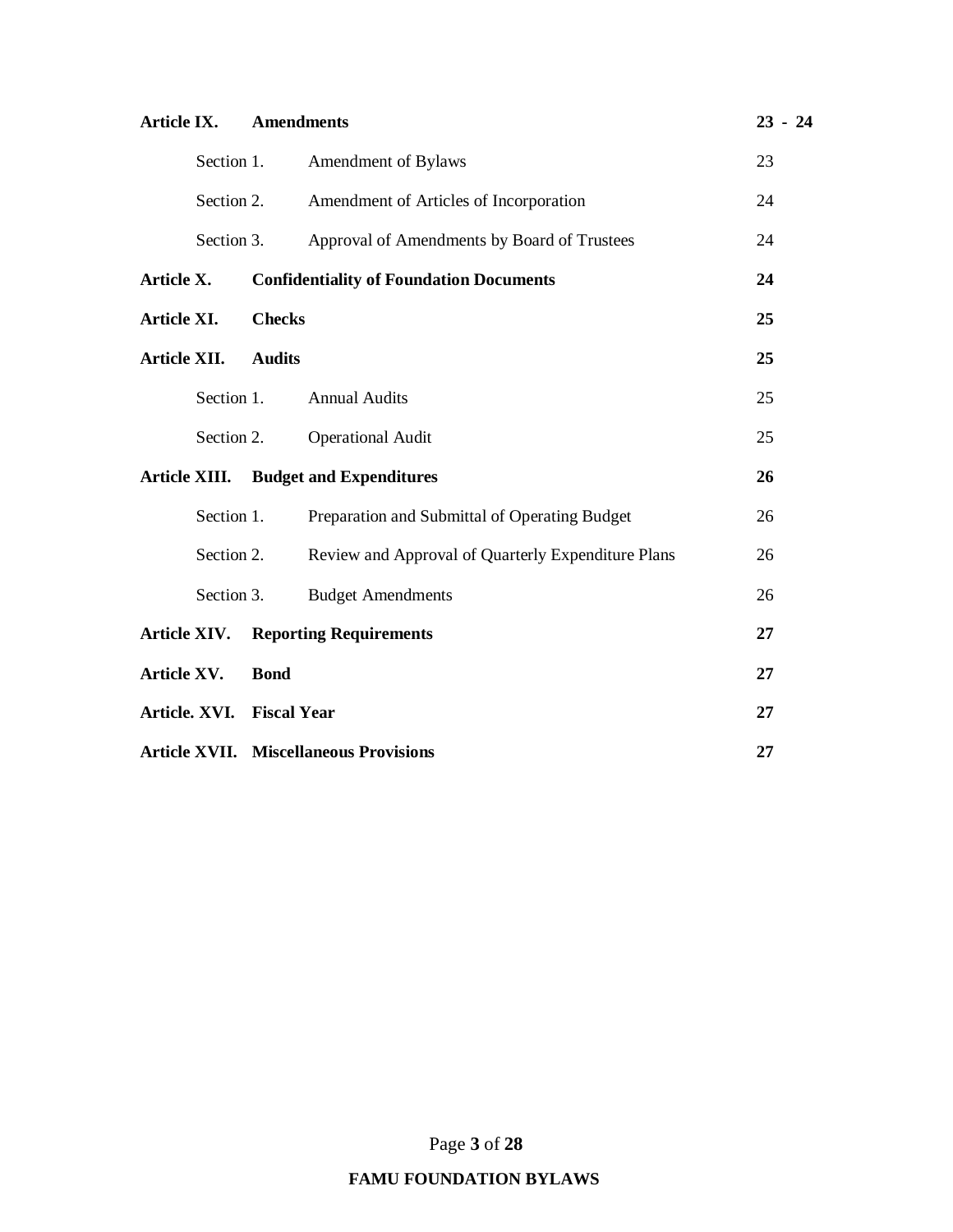## **FIRST RESTATEMENT OF THE BYLAWS OF THE FLORIDA AGRICULTURAL AND MECHANICAL UNIVERSITY FOUNDATION, INC.**

## **ARTICLE I BOARD OF DIRECTORS**

## **Section 1. Purpose, Responsibilities, and Standard of Care**

The primary responsibilities of the Florida Agricultural and Mechanical University Foundation, Inc. (Foundation or Organization) Board of Directors are as follows: to receive, hold, invest, and administer donation (e.g., cash, stocks, property, etc.) and to make expenditures to and for the benefit of the Florida Agricultural and Mechanical University (University or FAMU); to operate in the best interest of the University consistent with the University's goals and mission; to advocate for the mission and purposes of the organization; to prudently manage and control Foundation assets and gifts in accordance with applicable law and the donor's intent; to participate in the selection of an executive director as provided by the University President; to support and provide the University President with input on the performance of the executive director; to ensure effective Foundation planning; to monitor and strengthen Foundation programs and services; to ensure the availability of adequate financial resources for the Foundation; to protect Foundation assets and provide financial oversight; to build and sustain a competent Foundation Board; to ensure legal and ethical integrity; and to enhance the Foundation's public standing.

As to the standard of care to be exercised by Board members, each member shall stand in a fiduciary relation to the Foundation and shall perform his/her duties as a Director, including his/her duties as a member of any committee of the Board upon which he/she may serve, in good faith, in a manner he/she reasonably believes to be in the best interests of the University and the Foundation, in conformance with the requirements of Section 112.3251, Florida Statutes (citizen support and direct-support organizations; standards of conduct), and Section 286.011, Florida Statutes (the "Florida Government in the Sunshine Law") and with such care, including reasonable inquiry, skill and diligence, as a person of ordinary prudence would use under similar circumstances. In performing his/her duties, a

#### Page **4** of **28**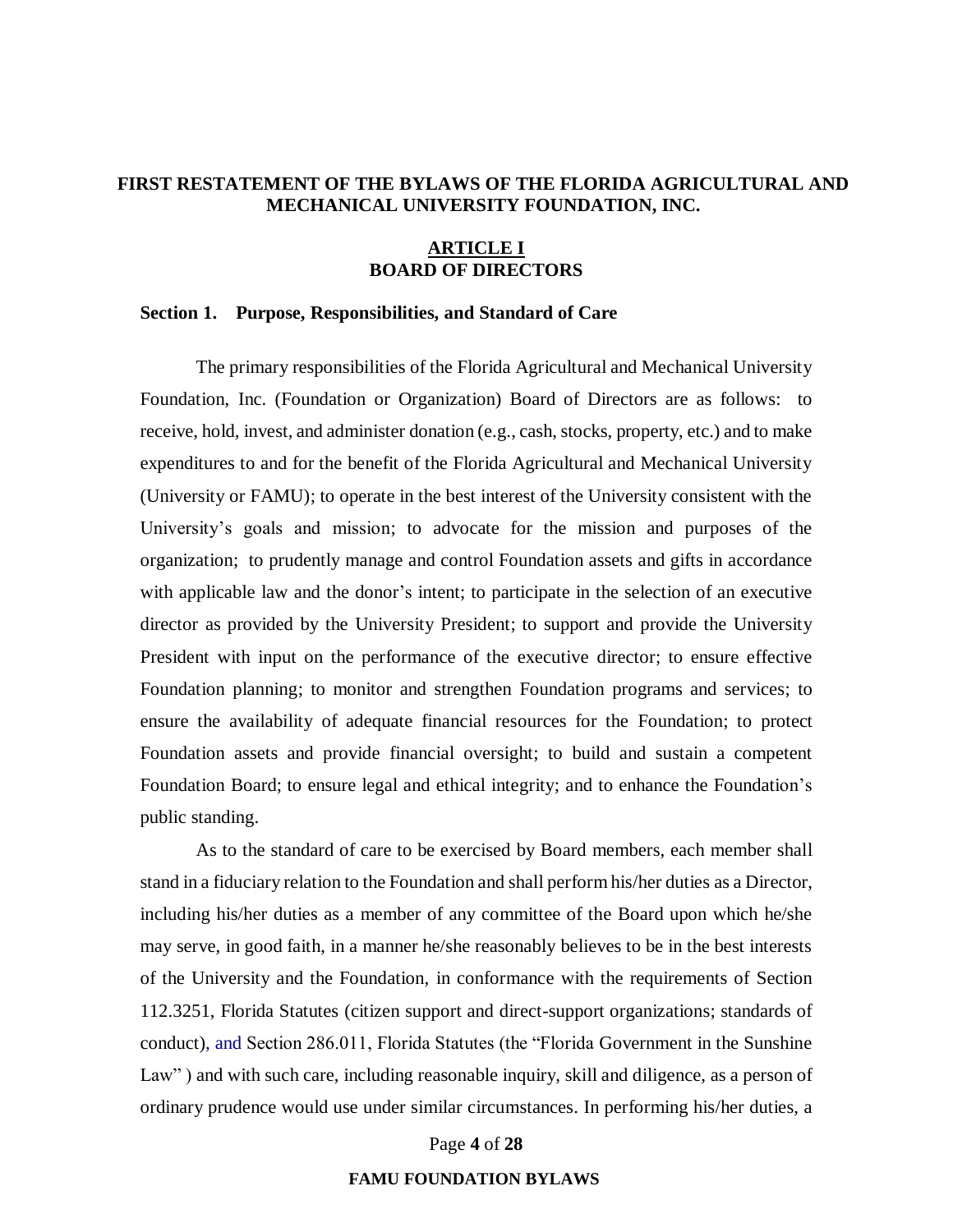member shall be entitled to rely in good faith on information, opinions, reports, or statements, including financial statements and other financial data, in each case prepared or presented by any of the following: 1) one or more officers or employees of the Foundation whom the member reasonably believes to be reliable and competent in the matters presented; 2) legal counsel, public accountants, or other persons as to matters which the member reasonably believes to be within the professional or expert competence of such person; and 3) a committee of the Board upon which he/she does not serve, duly designed in accordance with the Bylaws, as to matters within its designated authority, which committee the member reasonably believes to merit confidence. A member shall not be considered to be acting in good faith if he/she has knowledge concerning the matter in question that would cause his/her reliance to be unwarranted.

## **Section 2. Conflicts and Duality of Interest**

No contract or other transaction between the Foundation and one or more of the directors of any other corporation, firm, association or entity in which one or more of its directors are directors or officers or are financially interested is either void or voidable because of such relationship or interest, because such director or directors are present at the meeting of the Board of Directors or a committee thereof that authorized, approved or ratified such contract or transaction, or because his or their votes are counted for such purpose, if the contract or transaction is approved in compliance with the provisions of Sections 617.0832 and applicable provisions of the Code of Ethics for Public Officers and Employees, Part III of Chapter 112, Florida Statutes, as now or hereafter amended.

## **Section 3. Conflict of Interest Policy**

Generally, conflicts arise when a Board member or Foundation Officer has an existing or potential financial or other interest which impairs, or might appear to impair, his/her independence or objectivity in serving the Foundation or the member or officer might derive, or appear to derive, a financial or other material benefit from confidential information learned in the course of his / her board service.

Disclosure is required, and abstention or recusal may be necessary, whenever a member or Officer or a related party (as described below) engages in the following activity:

1. has a material interest in any transaction or any proposed transaction to which the University or Foundation was or is to be a party, or serves as a director, officer,

Page **5** of **28**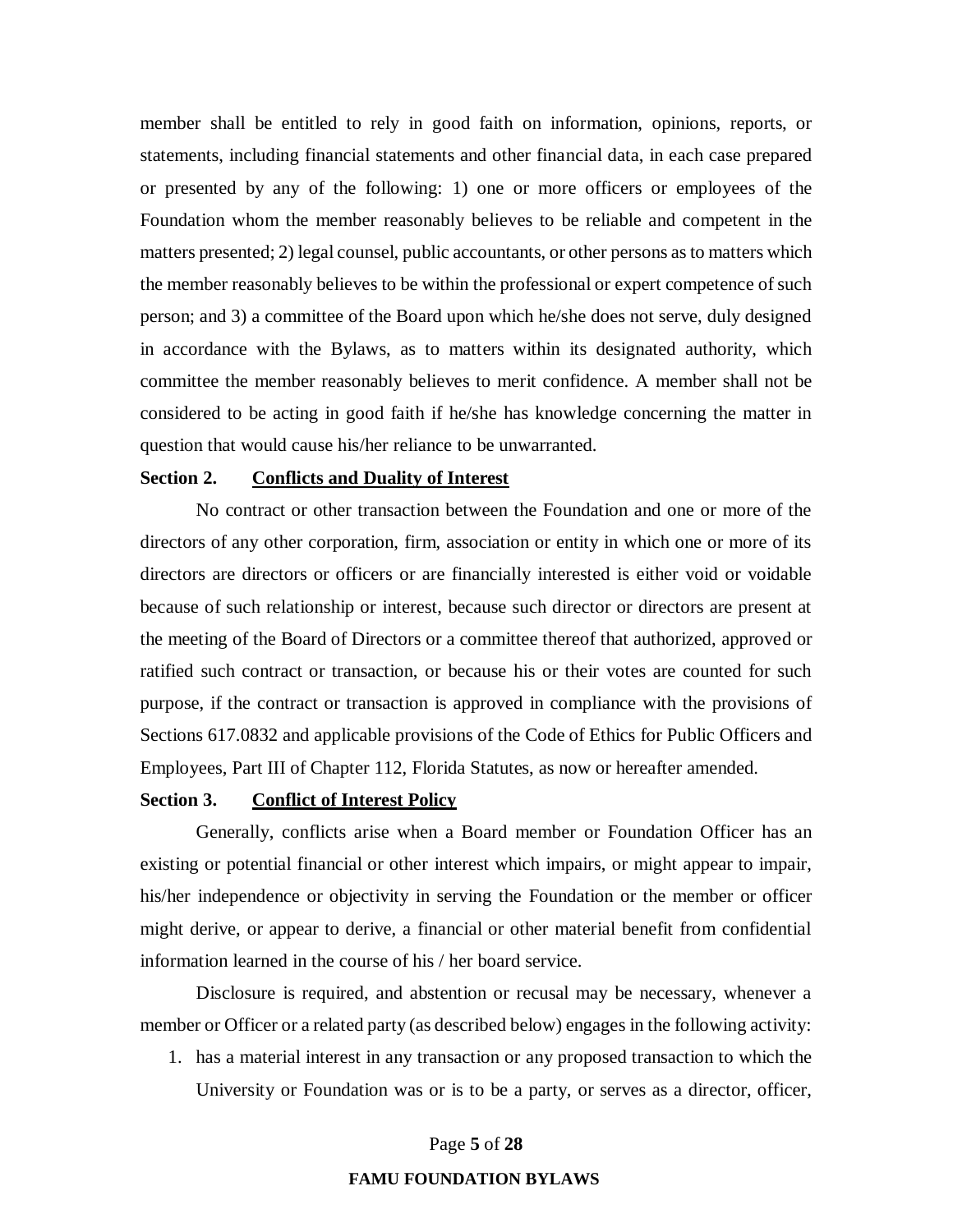trustee, partner, employer, or employee of any person or entity having a material interest in an actual or proposed transaction with the University or the Foundation, or

2. serves as a director, officer, trustee, partner, employer, or employee of any person or entity that competes directly with the University or the Foundation, holds more than 5% of the stock or equity of any such organization, or has received substantial compensation, gifts, or services from any such organization or person.

For purposes of Paragraphs 1 and 2 above, a related party shall be defined as: one's spouse, domestic partner, ancestors, children, grandchildren, great-grandchildren, siblings (whether by whole or half-blood), or the spouses of children, grandchildren, greatgrandchildren, or siblings.

## **Section 4. Whistleblower Policy**

The Foundation strives to maintain the highest level of stewardship. Directors and employees are expected to observe the applicable provisions of the Code of Ethics for Public Officers and Employees, Part III of Chapter 112, Florida Statutes, and are herein advised that fraudulent and other wrongful acts will not be tolerated. In accordance with this goal the Foundation subscribes to all applicable University and State of Florida policies regarding the protection of whistleblowers. If any employee reasonably believes that some policy, practice, or activity of the Foundation is in violation of law, a written complaint must be filed by that employee *immediately* with the Executive Director, unless the violation involves the Executive Director, the University's Division of Audit, or the Compliance Office. It is the intent of Foundation to adhere to all laws and regulations that apply to the Organization and the underlying purpose of this policy is to support the Organization's goal of legal compliance. The support of all Board members and employees is necessary to achieving compliance with various laws and regulations. An employee or Board member acting in good faith and with a reasonable belief is protected from retaliation in accordance with applicable law. The protection described below is available to employees or members who comply with this requirement.

The Foundation will not retaliate against an employee or member who in good faith has made a protest or raised a complaint against some practice of the Foundation, Director,

Page **6** of **28**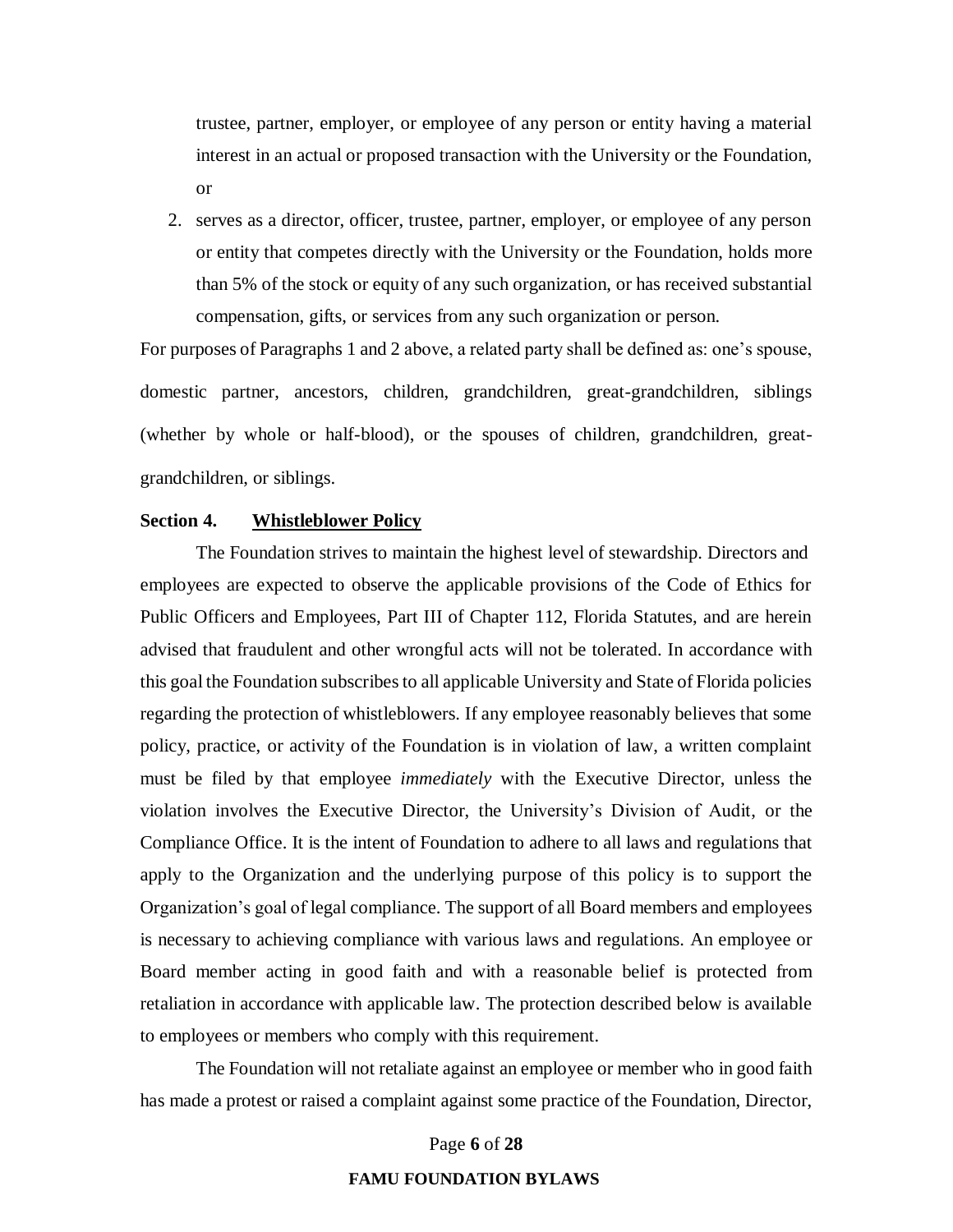or of another individual or entity with whom the Foundation has a business relationship, on the basis of a reasonable belief that the practice is in violation of law, or a clear mandate of public policy. The Foundation will not retaliate against persons who disclose or threaten to disclose to a supervisor or a public body, any activity, policy, or practice of the Foundation or a member thereof that the person reasonably believes is in violation of a law, or a rule, or regulation mandated pursuant to law or is in violation of a clear mandate of public policy concerning the health, safety, welfare, of the Foundation or the University.

Each member should manifest a commitment to accountability and transparency and should exemplify the behavior he/she expects of other participants in the governance process. As a corporate, policy-making body, Board members must ensure Board policies and practices are current and that the Board speaks with one voice.

## **ARTICLE II MEMBERSHIP**

## **Section 1. Composition, Terms and Manner of Election**

The number, qualifications, terms of office, and manner of selection/election of the Board of Directors of the Foundation shall be as follows:

(a) There shall be a minimum of fourteen (14), but not more than thirty-one (31) directors elected in the manner prescribed in these Bylaws, as well as the ex-officio directors provided in this section. The members of the Board of Directors and designated ex-officio members as provided in these Bylaws shall constitute the voting members of the Foundation.

(b) Members of the Board of Directors shall be nominated and elected to four (4) years terms. All nominees shall be submitted to the University President for University Board of Trustees approval. Directors may be nominated and re-elected for additional terms. After serving two consecutive terms, the Director shall be eligible for re-nomination and election upon showing a desire for continued membership in writing and in accordance with the criteria established herein for reappointment. Vacancies occurring during a term shall be filled for the unexpired portion thereof in the manner provided for the election of directors. All directors shall hold office until the expiration of their terms and until their

Page **7** of **28**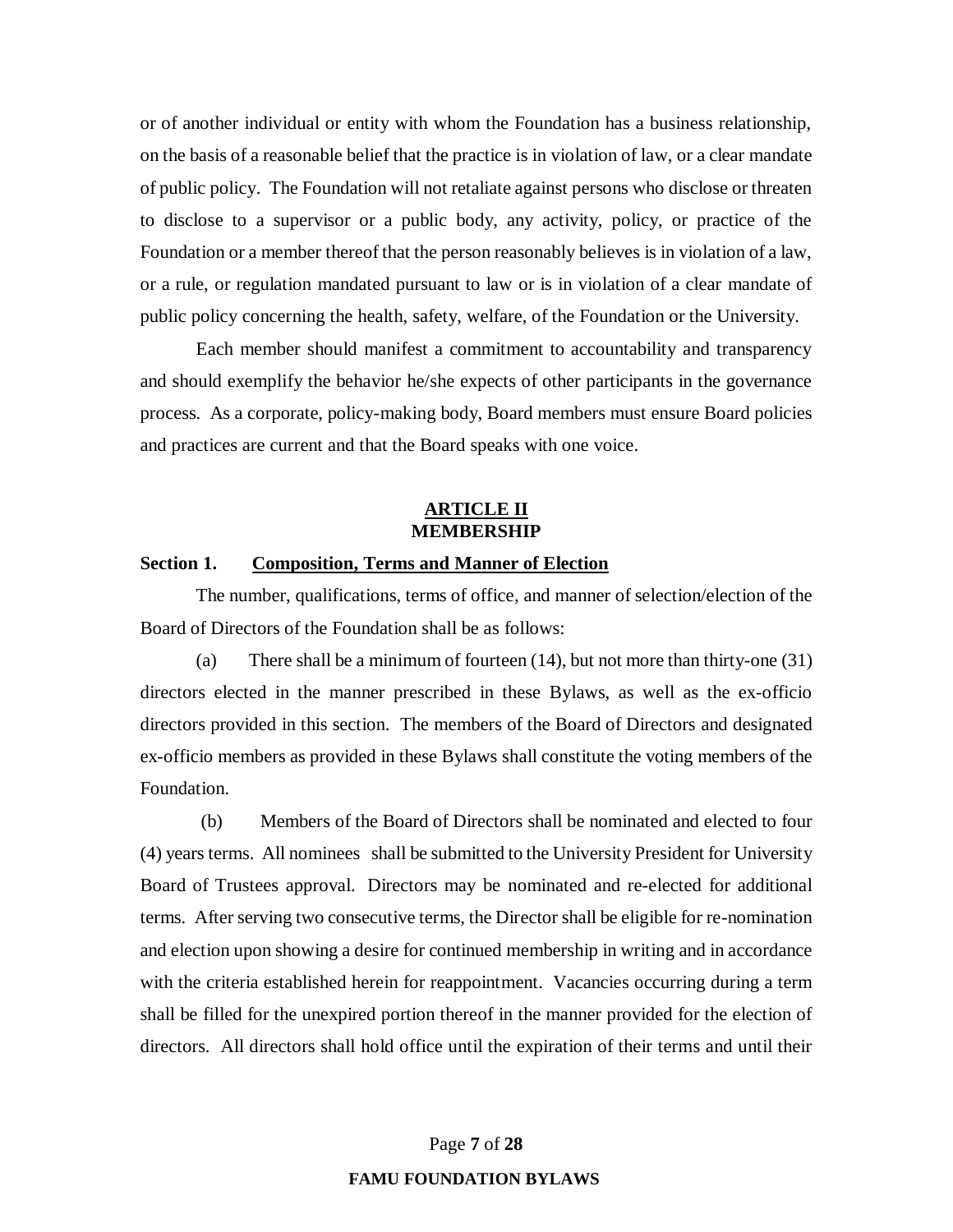successors have been elected or until death, resignation or removal. All reappointments are also subject to the approval of the University Board of Trustees.

(c) The terms of office of elected directors shall be staggered so that the Board of Directors shall elect approximately seven (7) members to the Board annually, provided that the total number of directors does not exceed thirty-one (31) persons.

(d) Members placed into nomination by the Board Governance and Stewardship Committee shall be elected to board membership by a majority vote of the full Board. In evaluating an individual for election or re-election as a Board member, the Board Governance and Stewardship Committee will consider, in addition to the criteria for new nominees set forth above, their record in the following areas:

- (i) knowledge of the University and higher education in general;
- (ii) active participation in and consideration to activities of the Board and the University;
- (iii) responsiveness and commitment to the Board and the University;
- (iv) offices held;
- (v) attendance at meetings;
- (vi) visibility in the community on behalf of the University; and
- (vii) advocacy of the interests of the entire University rather than any part or constituency.

## **Section 2. Elected Officers**

The officers of the Foundation Board will be the Chair, Vice Chair, Treasurer and Secretary. Such officers shall be elected and serve as provided in these Bylaws. Only members of the Board of Directors may be nominated and elected as an officer. Members of the FAMU Board of Trustees may not serve as elected officers of the FAMU Foundation. In the event a FAMU Foundation officer is appointed to the FAMU Board of Trustees, the FAMU Foundation Board member must resign from the elected office, but may still serve as a member of the FAMU Foundation Board. Any Foundation meeting at which two or more Board of Trustees members are present must be publicly noticed in the same manner as a regular Board of Trustees meeting is noticed.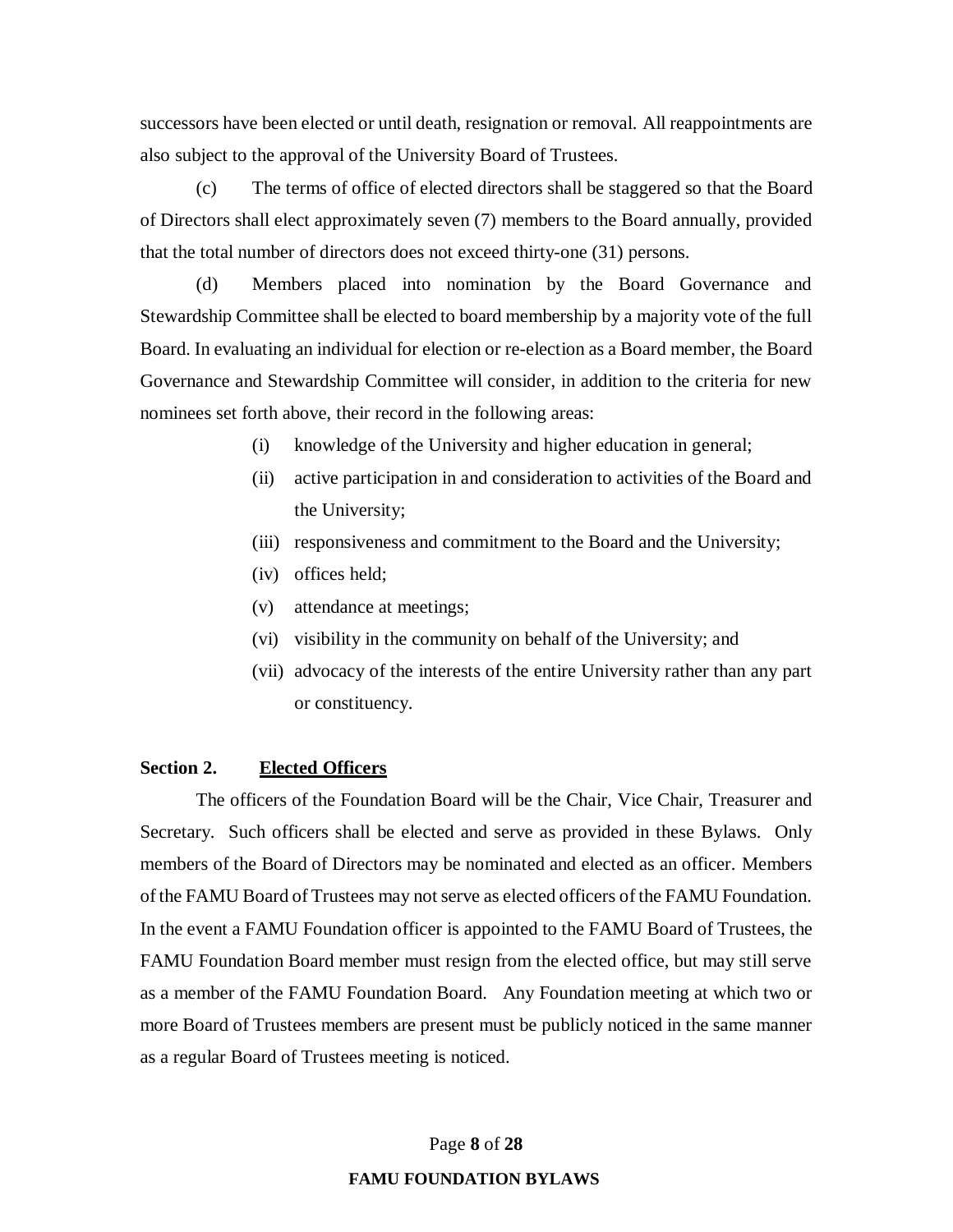(a) **Elected Officers Terms of Office**- The officers of the Foundation shall be elected for a two (2) year term. Officers may be elected for one (1) additional term; provided, no officer shall serve more than two (2) consecutive two-year terms.

(b) **Chair**- The Chair of the Board of Directors shall preside over all meetings of the Board, and shall perform other duties which may be assigned from time to time by the Board of Directors including, but not limited to, signing all contracts authorized by the Board.

(c) **Vice-Chair**-The Vice-Chair shall preside over all meetings in the absence or disability of the Chair and shall perform all duties which may be assigned from time to time by the Chair. In the event of a vacancy or prolonged disability in the office of the Chair, the Vice-Chair shall perform all the duties of the Chair for the unexpired term.

(d) **Treasurer**- The Treasurer shall monitor and review all financial transactions of the Foundation and shall ensure proper disbursement of Foundation funds. The Treasurer, with such other officer or director as designated by the Board of Trustees, shall sign checks on behalf of the Foundation as provided in these Bylaws.

(e) **Secretary**- The Secretary shall ensure the recording of minutes for all meetings of the Board of Directors and the Executive Committee and shall ensure these records are maintained by the appropriate staff for that purpose. The Secretary shall attend to the giving and serving of all notices required by the Bylaws of this Foundation. The Secretary shall countersign, in the name of the Foundation, all contracts authorized by the Board of Directors, and when so ordered by the Board of Directors, the Secretary shall affix the corporate seal of the Foundation thereto. The Secretary shall have charge of all such books and papers as the Board of Directors may direct, all of which shall at all reasonable times be open to the examination of any director and they shall in general, perform all the duties incident to the office of Secretary, subject to the control of the Board of Directors. The Secretary must be a member of the Board of Directors.

## **Section 3. Designated Ex-Officio Membership**

(a) The President of the University, Chief Financial Officer of the University, President of the National Alumni Association, Director of Alumni Affairs, and the Chair of the Board of Trustees or their designees shall be members of the Board of Directors by virtue of their positions. Individuals serving in the aforementioned positions will serve as

Page **9** of **28**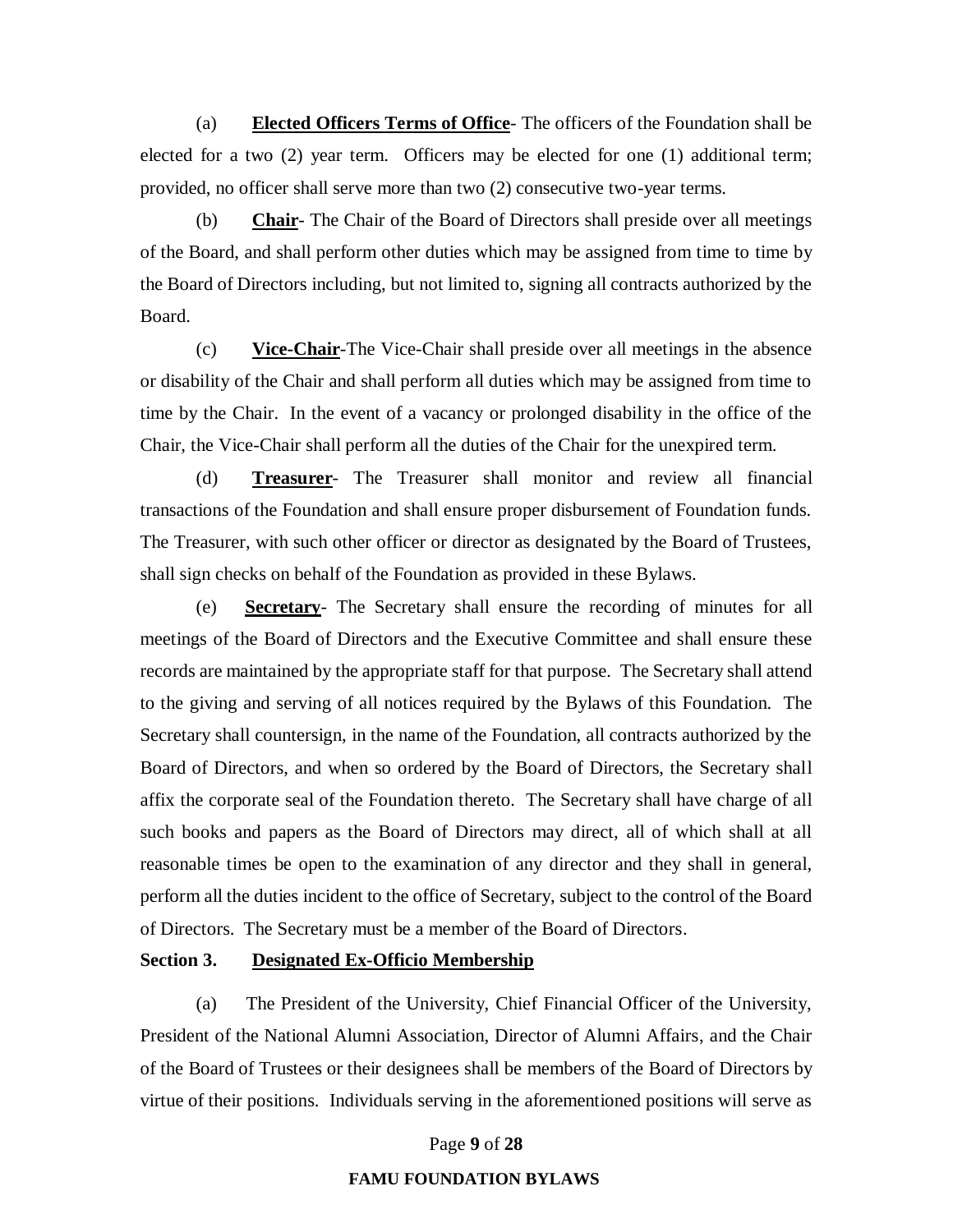long as he or she holds the office or the position, or the designating individual holds the office or position, which resulted in his or her placement on the Board of Directors. In any event, designees serve at the pleasure of the designor. Any vacancies in the aforementioned positions will be filled for the unexpired portion in the manner provided for the appointment.

(b) The Directors shall also include among board membership persons who hold the following positions: a Faculty representative from the Faculty Senate recommended by the University President after consultation with the Faculty Senate Chairperson and a current Student Government Association (SGA) representative or student representative who is not serving on the Board of Trustees, recommended by the University President after consultation with the SGA President. Members serving in an ex officio capacity as designated under Subsections (a) and (b) above shall be considered members of the Foundation Board for all purposes and shall be entitled to the same rights and emoluments of membership as any other director, including the right to vote.

Board members as designated under Subsections (b) above will serve a term of oneyear commencing immediately following appointment and continuing through the meeting closest to the end of one year. These directors must sign and adhere to the Minimum Participation Standards for Ex-Officio Membership and must adhere to the Code of Ethics and Standards of Conduct set forth by the Board. These directors may be re-elected for an additional term after showing a desire for continued membership in writing. These members must adhere to all provisions of the Bylaws, except as specifically provided elsewhere in the Bylaws.

## **Section 4. Executive Director**

The Executive Director shall be responsible for the general day-to-day management of the affairs of the Foundation and shall exercise such authority to accept gifts, collect revenues, and make routine expenditures as may be delegated by the Board of Directors or the Executive Committee. The selection, discipline and firing of FAMU employees shall be by the Executive Director with the consent of the Vice President of University Advancement (provided these individuals are not one and the same person). Additionally, the Executive Director shall be responsible for the oversight, reporting and coordination of all activities pertaining to the portfolio investment strategy and administration. The

Page **10** of **28**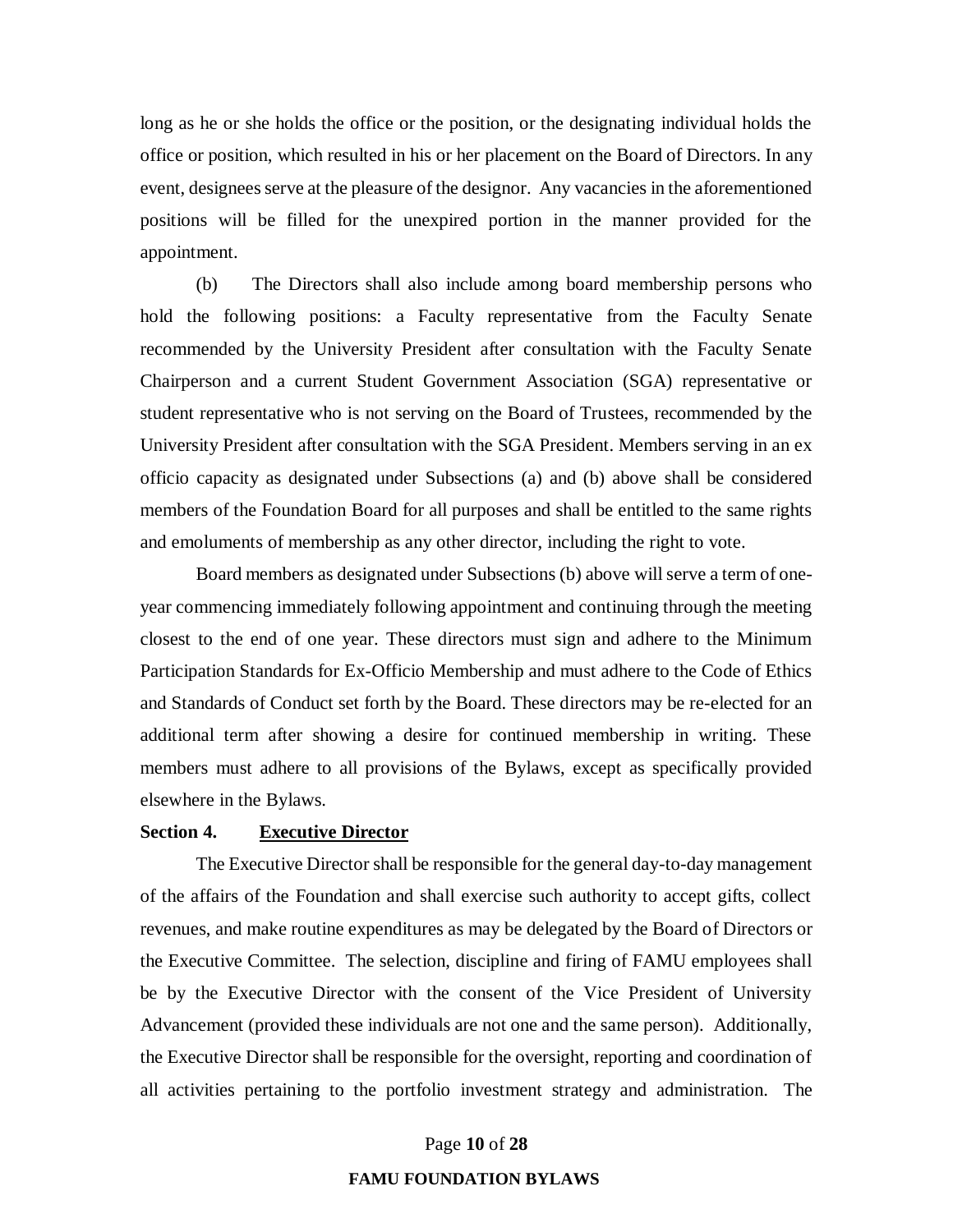Executive Director shall also be responsible for the maintenance and management of any or all of the Foundation's activities as may be required by the Board of Directors.

The Executive Director shall be selected by and shall and report to the President of the University and serve as an ex-officio member of the Board of Directors and shall have no voting rights.

## **Section 5. President of the University**

The President of the University shall have the powers and the duties of president of a state university in Florida as contemplated by law, and in regards to the Foundation it is recognized the University President's powers and duties include, but are not limited to the following:

(a) Monitor and control the use of University resources by the Foundation;

(b) Establish fundraising priorities that are consistent with the University's mission and ensure coordination of fundraising activities among all University direct support organizations;

(c) Establish the thresholds for approval of purchases, acquisitions, projects and the issuance of debt according to Board of Trustees regulation;

(d) Control the use of the University's name;

(e) Monitor compliance of the Foundation with University regulations and policies and relevant state and federal laws, and provide reports and recommendations as required or necessary to the University Board of Trustees;

(f) Ensure that any political activities of the Foundation are coordinated with the University President's office;

(g) Review and approve the Foundation's quarterly expenditure plan, to determine if there are significant changes in Foundation's projects funded, expenditures or income projected in the approved annual budget or which would cause a significant commitment of the University's or Foundation's resources, as provided by University regulations and policies; and

(h) Approve Foundation contributions of funds or supplements to support Intercollegiate Athletics.

The President of the University shall be an ex-officio voting member of all standing committees, except the audit committee of the Board of Directors.

#### Page **11** of **28**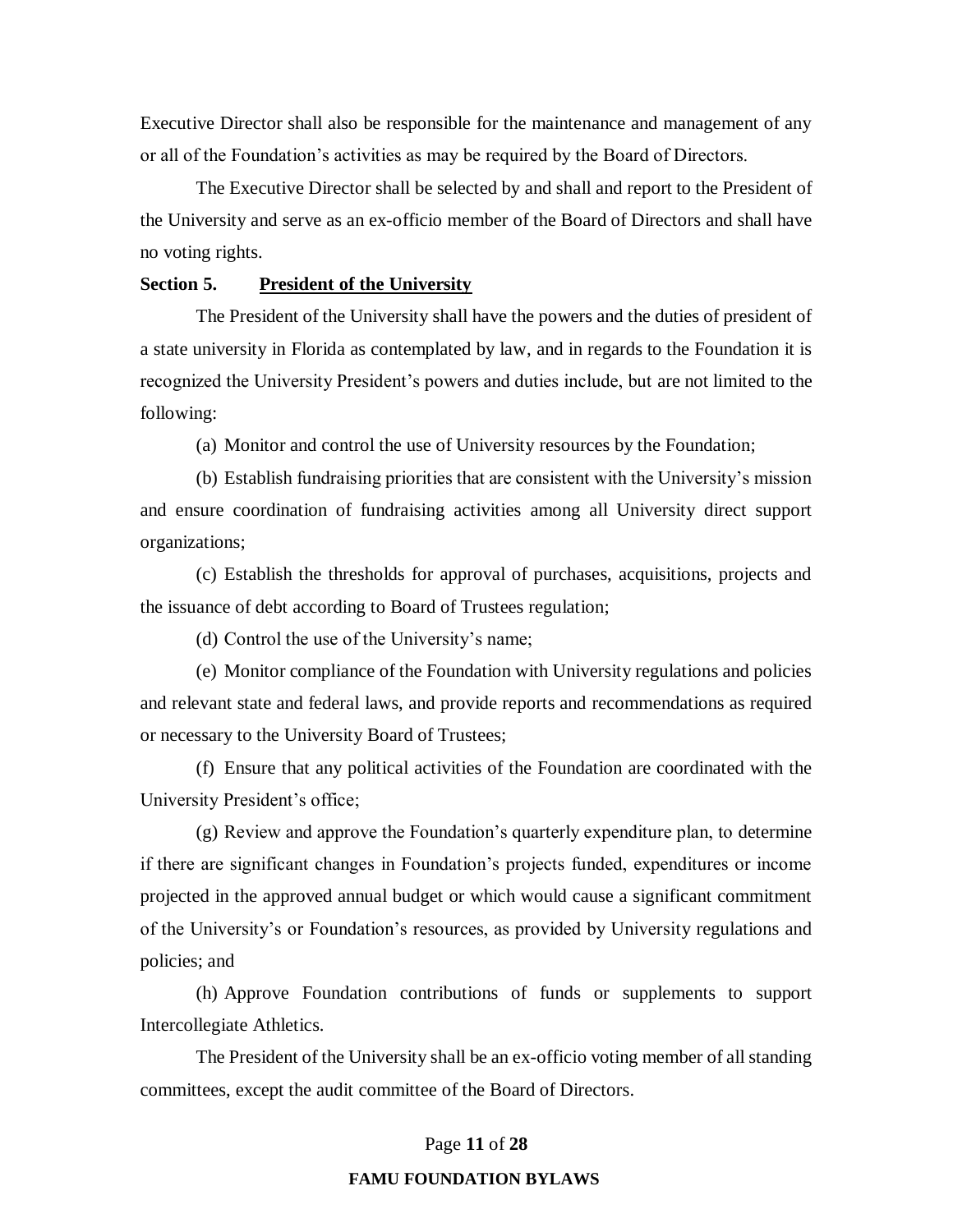## **Section 6. Emeritus Board Members**

Any incumbent, deceased, or former Board member who has made an exceptional contribution to the progress and welfare of the University and has served with distinction and devotion as a Director for ten (10) years or more may be considered for designation by the Board as an Emeritus Board Member. Emeritus Directors are welcome to attend most meetings and special events of the Board of Directors. They may participate in discussions but shall not be entitled to vote with the full Board on board matters, nor hold or be appointed to serve as chair of any committee. In no event shall the Foundation be responsible for scheduling, reimbursing, or paying for any travel expenses or accommodation of an Emeritus Board Member associated with that member's attendance at any meeting of the Board.

## **Section 7. Honorary Board Members**

Individuals whose achievements characterize them as a person whose name may lend further distinction to the Foundation may be nominated for honorary membership on the Board of Directors. These persons may be recommended by members of the Board, reviewed and nominated by the Nominating Committee, and voted upon by the full Board of Directors. Honorary members may serve for a term of four (4) years. Membership may be renewable upon a majority vote of a quorum of the Board members at any annual meeting or other meeting called for such purpose.

Honorary membership will entitle the individual to be listed on Board stationery and documents, as well as Board programs; however, honorary membership does not entitle honorary members to voting privileges. They may participate in discussions but shall not be entitled to vote with the full Board on board matter, nor hold or be appointed to serve as chair of any committee. Attendance at Board meetings will not be required. In no event shall the Foundation be responsible for scheduling, reimbursing, or paying for any travel expenses or accommodations of an Honorary Board Member associated with that member's attendance at any meeting of the Board.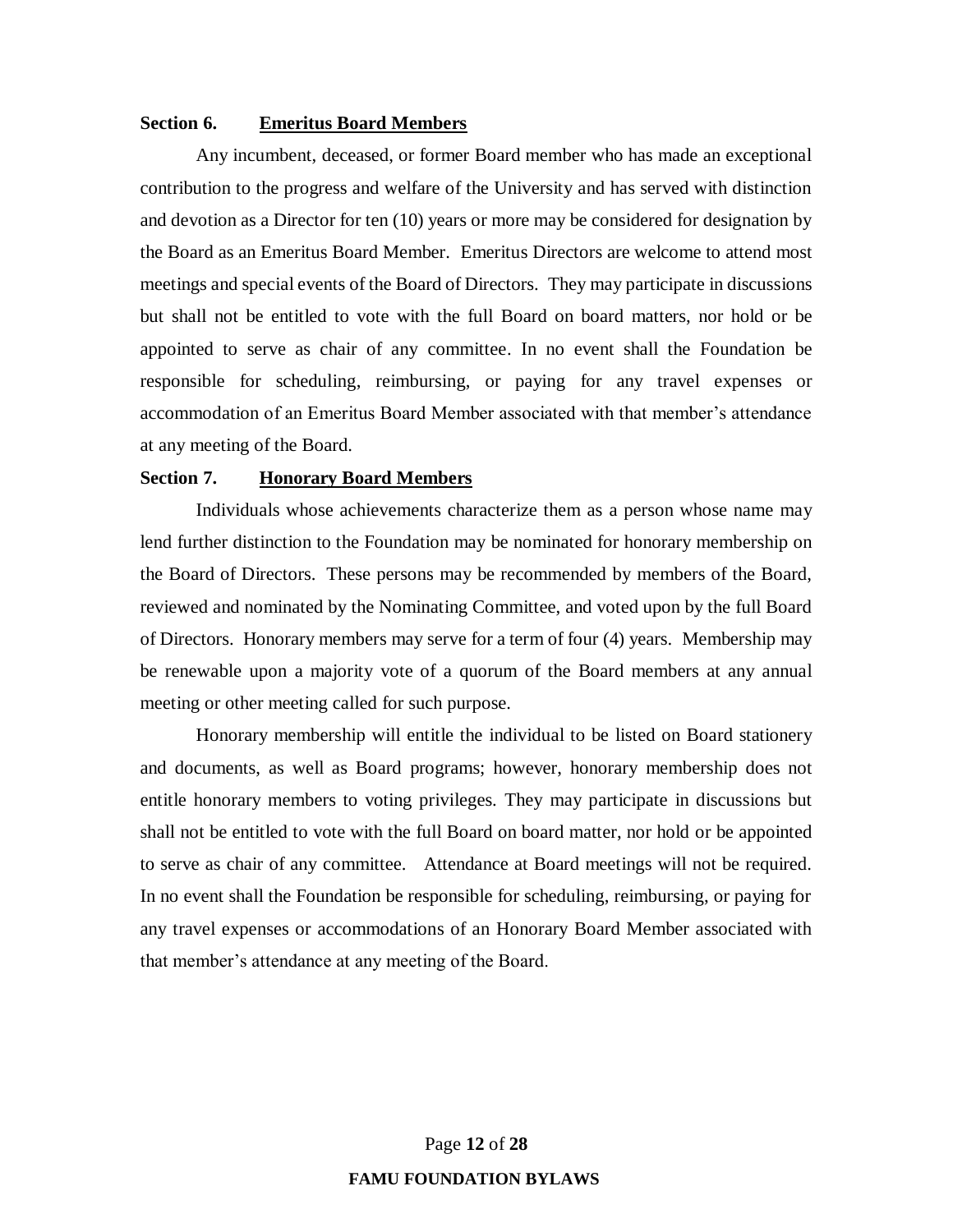## **Section 8. Absence or Incapacity of Officers to serve**

 In the event of absence, disability, or refusal to act of any of the officers of this Foundation, except the Chair, the Board of Directors may appoint any member to perform the officer's respective duties.

## **Section 9. Resignation**

An elected director may resign at any time by submitting a written resignation to the Chair of the Foundation with a copy to the Secretary.

## **Section 10. Removal of a Member**

Notwithstanding the provisions of Article IV, Section 1(f) of these Bylaws, an elected director may be removed, with cause, by a majority vote of the Board of Directors by reason of the following:

- (a) refusal or failure to fulfill his or her annual financial responsibility to the Foundation, as promulgated from time to time in the Foundation's Policy and Procedures, not later than March  $31<sup>st</sup>$  in advance of the annual Spring meeting of the Foundation.
- (b) refusal or failure to remain financially responsible; if a director fails or refuses to become financially responsible within ten (10) days, after being so advised by the Board Chair, that director shall be denied paid travel and lodging accommodations to future board meetings and any other benefits of board membership to which that director might otherwise be entitled.
- (c) more than two (2) unexcused absences in a two-year period; unexcused absences may only be granted by the Chair; any director exceeding this limit may forfeit his or her position on the Board of Directors, subject to a final vote on such removal for cause by a majority vote of the Executive Committee.

## **Section 11. Compensation**

Elected directors shall not receive compensation for their services but may be reimbursed for reasonable expenses incurred for travel, meals and lodging associated with their attendance at meetings of the Foundation or when traveling on Foundation business. No state or University funds shall be used for travel expenses by any director.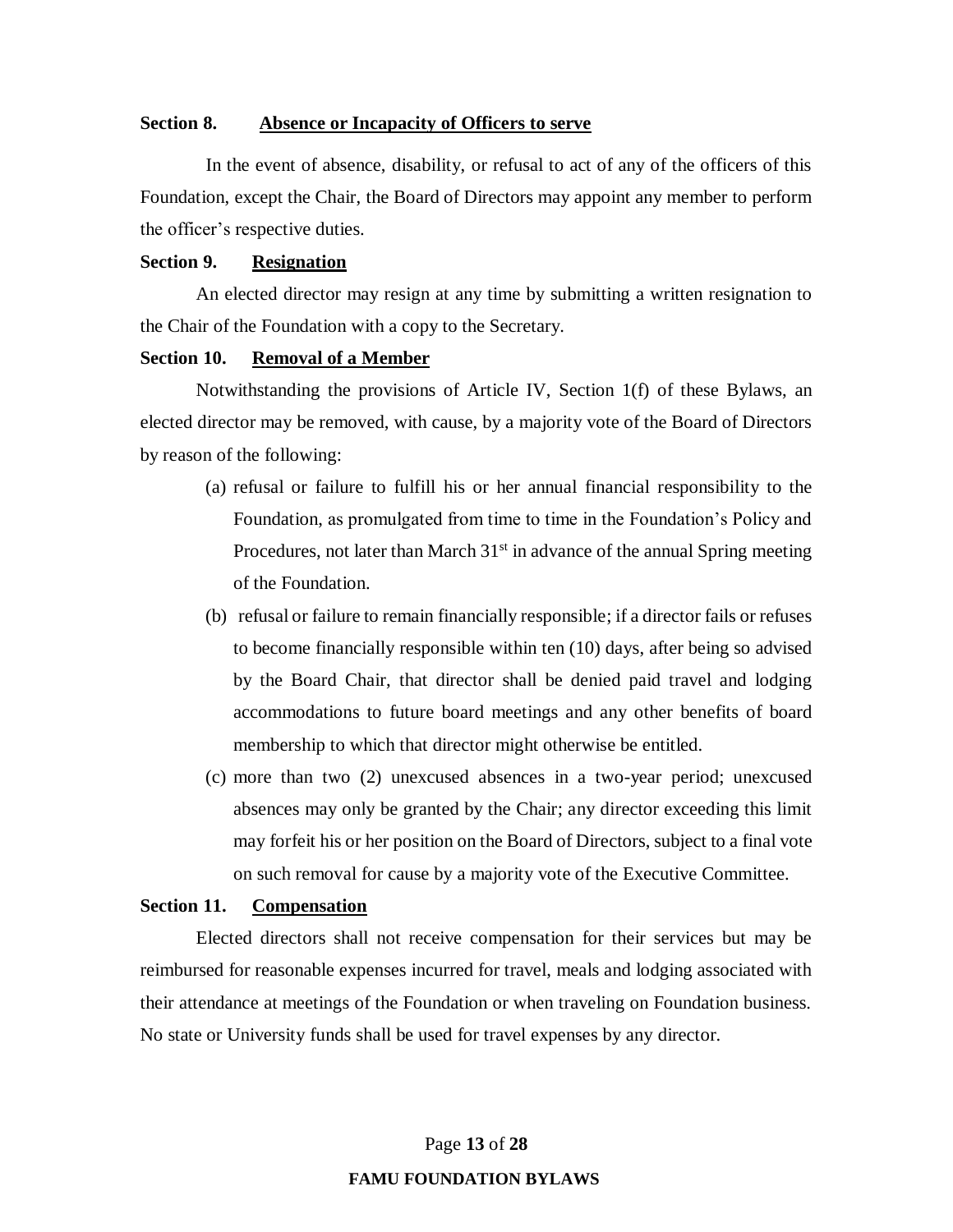## **Section 12. Communications Between and Among Directors**

All communications between and among Directors shall be governed by Section 286.011, Florida Statutes ("Florida Government in the Sunshine Law"). The Sunshine Law requires boards to meet in public; Directors may not take action on or engage in private discussions regarding board business via written correspondence, e-mails, text messages, by telephone, or other electronic communications; nor may Directors use other means of electronic communication to conduct private discussions among themselves about board business.

## **ARTICLE III STANDING COMMITTEES**

There shall be an Executive Committee, Investment Committee, Audit Committee, Bylaws Committee, Board Governance and Stewardship Committee, Development Committee, Finance Committee, Advisory Committee and such additional standing or special committees as the Board may establish from time to time.

## **Section 1. Appointment of Committees**

With the exception of the Executive Committee, the members of all the committees shall be appointed by the Chair of the Board of Directors. The Chair of the Board of Directors shall also appoint one member of each committee to serve as its Chair and one member of each committee to serve as its Vice-Chair. The Chair of the Board of Directors shall also have the power to appoint members to such additional standing or special committees as the Board may need from time to time.

#### **Section 2. Executive Committee**

(a) The Executive Committee of the Board of Directors shall consist of the: Chair of the Board of Directors, Vice-Chair of the Board of Directors, Secretary of the Board of Directors, Treasurer of the Board of Directors, Executive Director of the Foundation, President of Florida Agricultural and Mechanical University, and Chair of the Board of Trustees of Florida Agricultural and Mechanical University, or appointed designee.

#### Page **14** of **28**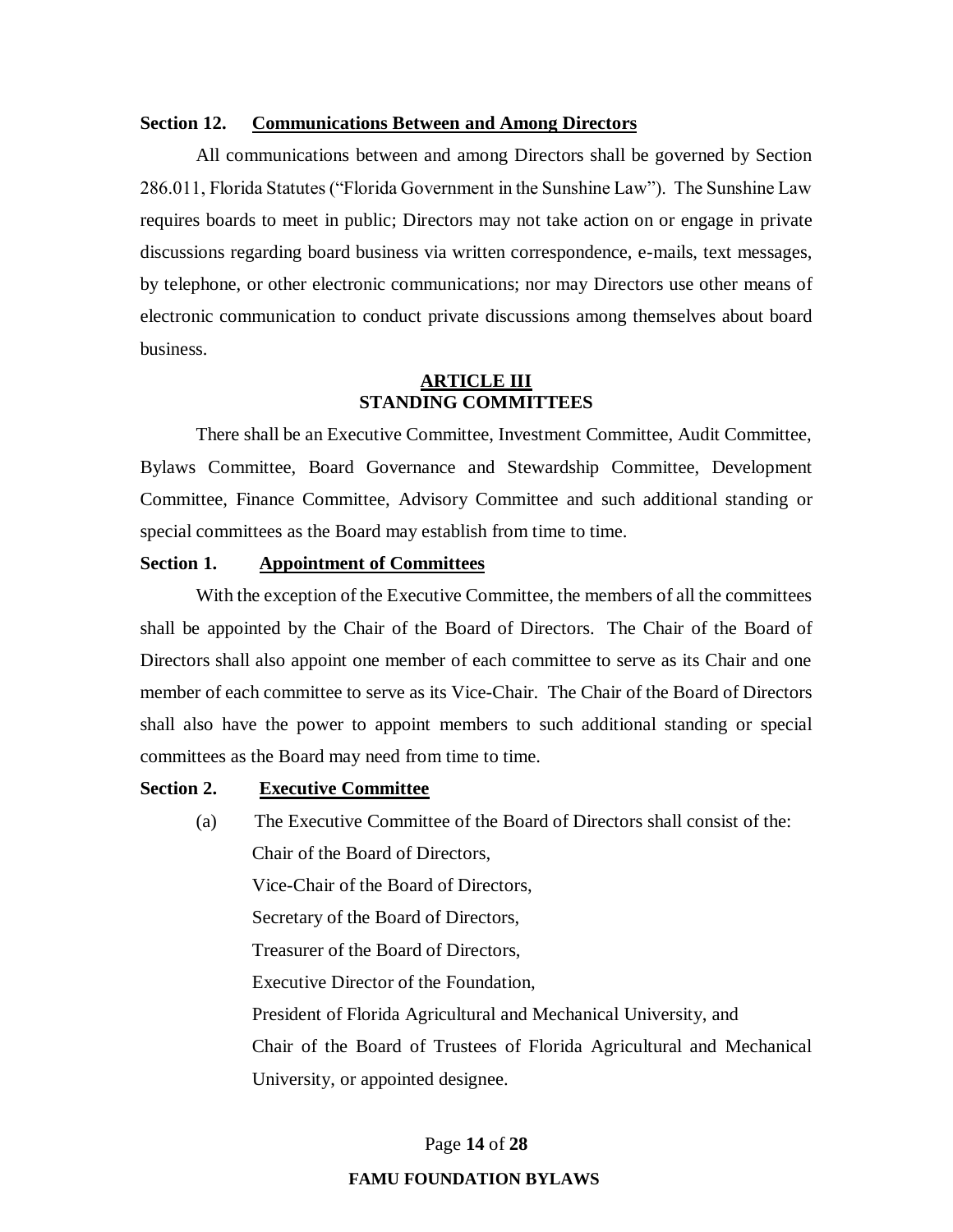The Chair of the Board of Directors shall be the chair of the Executive Committee.

(b) The Executive Committee shall meet at the call of the Chair of the Board of Directors. The presence of a majority of Committee members shall constitute a quorum and the affirmative vote of a majority of a quorum present shall be necessary for the adoption of any resolution.

(c) The Executive Committee shall provide governance to the Foundation in the intervals between the regular meetings of the Board of Directors. It shall have all the power and authority of the Board and other committees of the Board, except for the Audit Committee, with respect to the affairs of the Foundation, subject only to such restrictions or limitations as the Board of Directors may specify from time to time.

(d) The Executive Committee shall not have the authority to fill vacancies on the Board or the Executive Committee, elect or remove officers, amend, alter or repeal the Bylaws or Articles of Incorporation of the Foundation or any resolution of the Board, take any action on matters committed by the Bylaws or resolution of the board solely to another committee of the Board. All actions of the Executive Committee shall be reported in writing to the Board of Directors within thirty (30) days after such action is taken or at the next meeting of the Board of Directors, whichever event occurs first. All action of the Executive Committee shall be included in the minutes of the Board of Directors.

## **Section 3. Investment Committee**

(a) The Investment Committee shall provide advice to the Board of Directors and Executive Director regarding the management of the Foundation's investment portfolio. The Committee's responsibilities shall include, but not necessarily be limited to, the approval of endowment investment guidelines, objectives, investment allocations, the selection of investment advisors and consultants, and the review of the performance of investments.

(b) The Chair or Vice Chair of the Investment Committee is granted authority to make changes of Investment Managers while keeping the overall asset allocation as previously approved by the Board.

(c) The Investment Committee shall meet four (4) times annually to address investment issues.

(d) The Investment Committee shall report quarterly to the Board of Directors.

Page **15** of **28**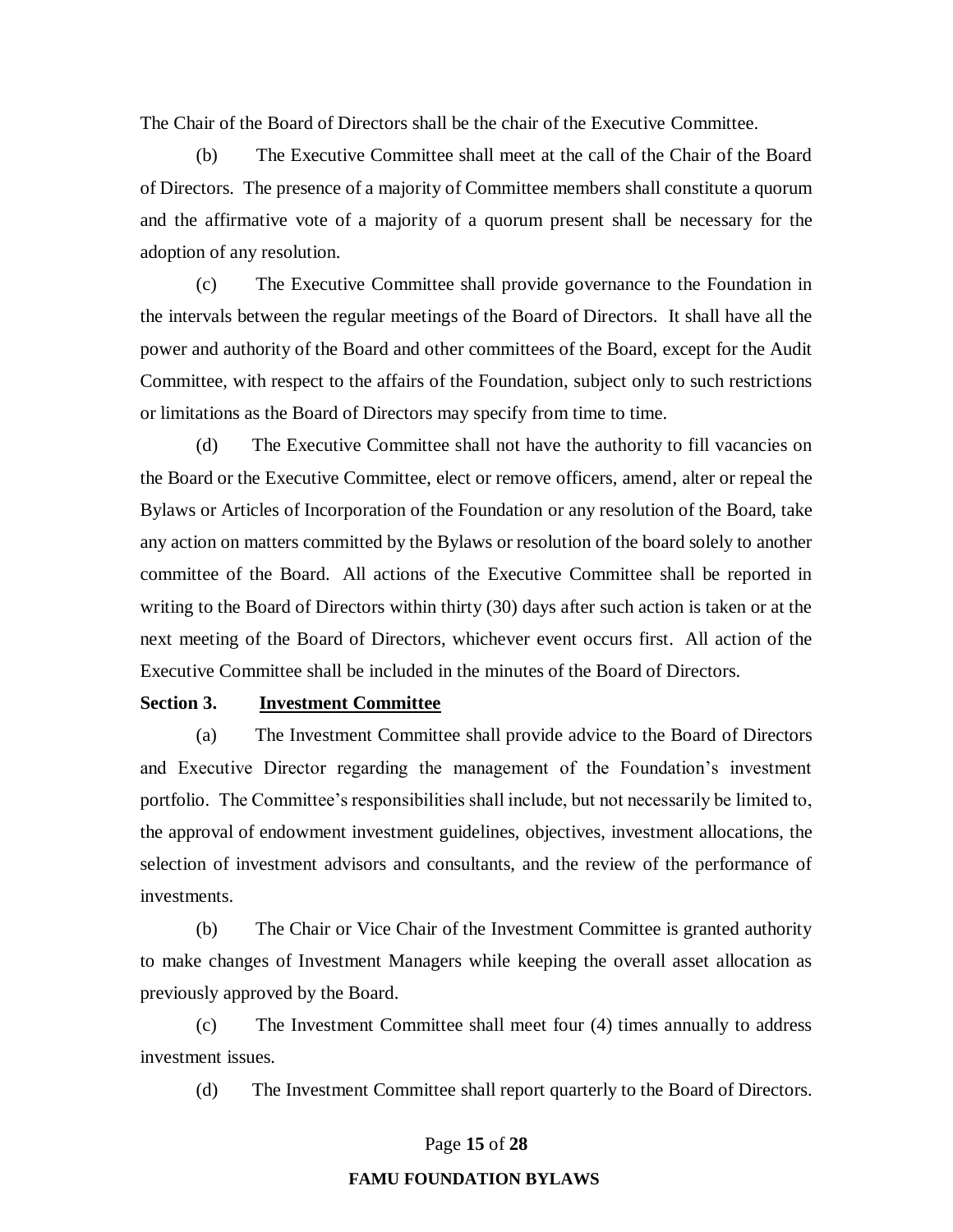## **Section 4. Audit Committee**

(a) The Audit Committee shall receive and analyze financial reports to ensure that the information contained in such reports accurately describes the financial condition of the Foundation.

(b) It must attest that internal controls are in place to provide the necessary level of confidence, and that there are no material weaknesses in financial controls, and/or set timelines for improvements where deficiencies are identified. The Audit Committee must ensure in accordance with the mandate of the FAMU Board of Trustees that the audit company and/or visiting audit team is changed every two to five years to ensure an unbiased creditable audit of the Foundation records is accomplished.

(c) The Audit Committee shall be responsible for recommending the appointment of the independent public accountants, as well as review the cost and scope of any audit provided by such accountants or auditors. Any independent public accountants or auditors recommended by the Audit Committee to the Board of Directors shall be selected and approved in accordance with such policies or regulations governing the selection and retention of auditors as adopted by the University Board of Trustees.

(d) The Committee shall be responsible for the review and evaluation of the reports prepared by the independent accountants that describe any weakness in the Organization's internal accounting and management controls, and that contain recommendations for improvements in such controls. The Committee shall determine if management has taken appropriate action on such recommendations.

(e) It shall also have responsibility to review the annual financial statements with the independent accountants and review new or proposed accounting standards which affect the banking, investment and fundraising industries, and their impact on the Foundation.

(f) The Audit Committee shall meet bi-annually prior to the Board meeting or as necessary to address audit issues.

## **Section 5. Board Governance and Stewardship Committee**

(a) The Board Governance and Stewardship Committee shall be charged with: receiving, evaluating and presenting to the Foundation Board nominations for new members and officers, in the manner provided in these Bylaws; developing a policy for

#### Page **16** of **28**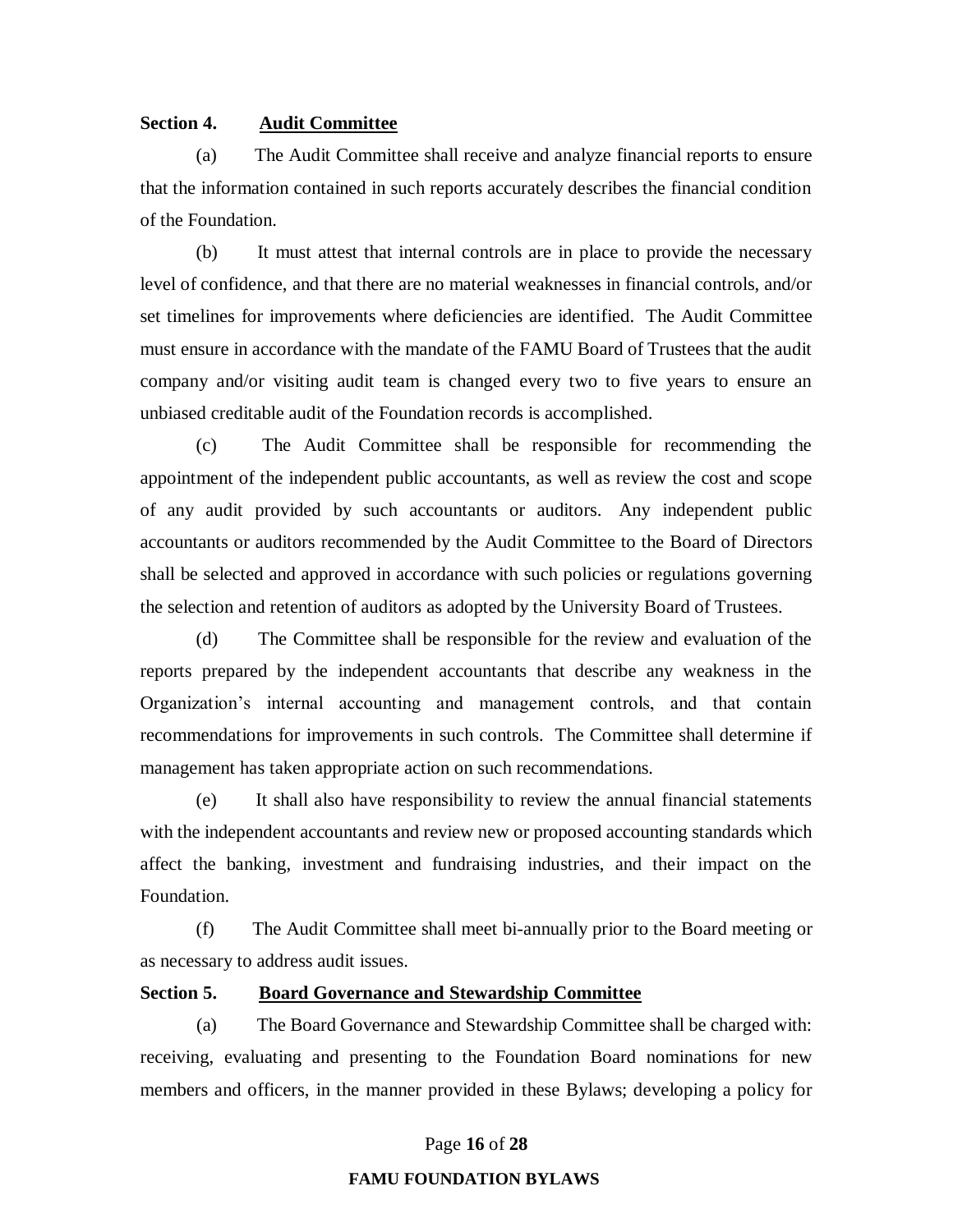member recruitment and officer selection; nominating individuals for special recognition as Emeritus Members of the Foundation; developing a plan for orientation of new members; developing a plan for continuing education of members; and monitoring the attendance, participation and financial responsibility of members.

(b) The purpose of the Committee is to ensure the integrity of the Board and enhance Board performance. The Committee is also responsible for establishing and maintaining standards of Board conduct, identifying the expertise and experience needed by the Board, ensuring members have appropriate orientation and ongoing education, periodically reviewing and ensuring compliance with these Bylaws and other Board policies, managing the process for deciding whether to reappoint a board member, planning for leadership succession, planning for leadership succession, honoring and recognizing retiring members, identifying best practices in foundation governance and customizing such practices as appropriate for this Board.

(c) The Board Governance and Stewardship Committee shall solicit nominees for the Board from the University community and the national community as well. Upon its consideration of an individual for nomination to the Board, the Committee shall consider the individual's demographic location and demonstrable qualities in the following areas:

- (i) intelligence, wisdom, and high moral character;
- (ii) devotion and willingness to be active and energetic in exercising critical judgment on policy matters;
- (iii) ability to work collegially with other Board members, the administration, faculty, staff, students, and the University community at large;
- (iv) notable record of leadership and accomplishment in the community or in a particular area of expertise; and
- (v) willingness to support the University through personal giving and/or fundraising.

(b) The Committee shall meet annually to review the terms of the Board of Directors and to prepare recommendations for the Board regarding the nomination of Board members, in accordance with Article II, Section 1, of the Bylaws. The Committee shall present to the Board of Directors recommendations regarding candidates for officers

#### Page **17** of **28**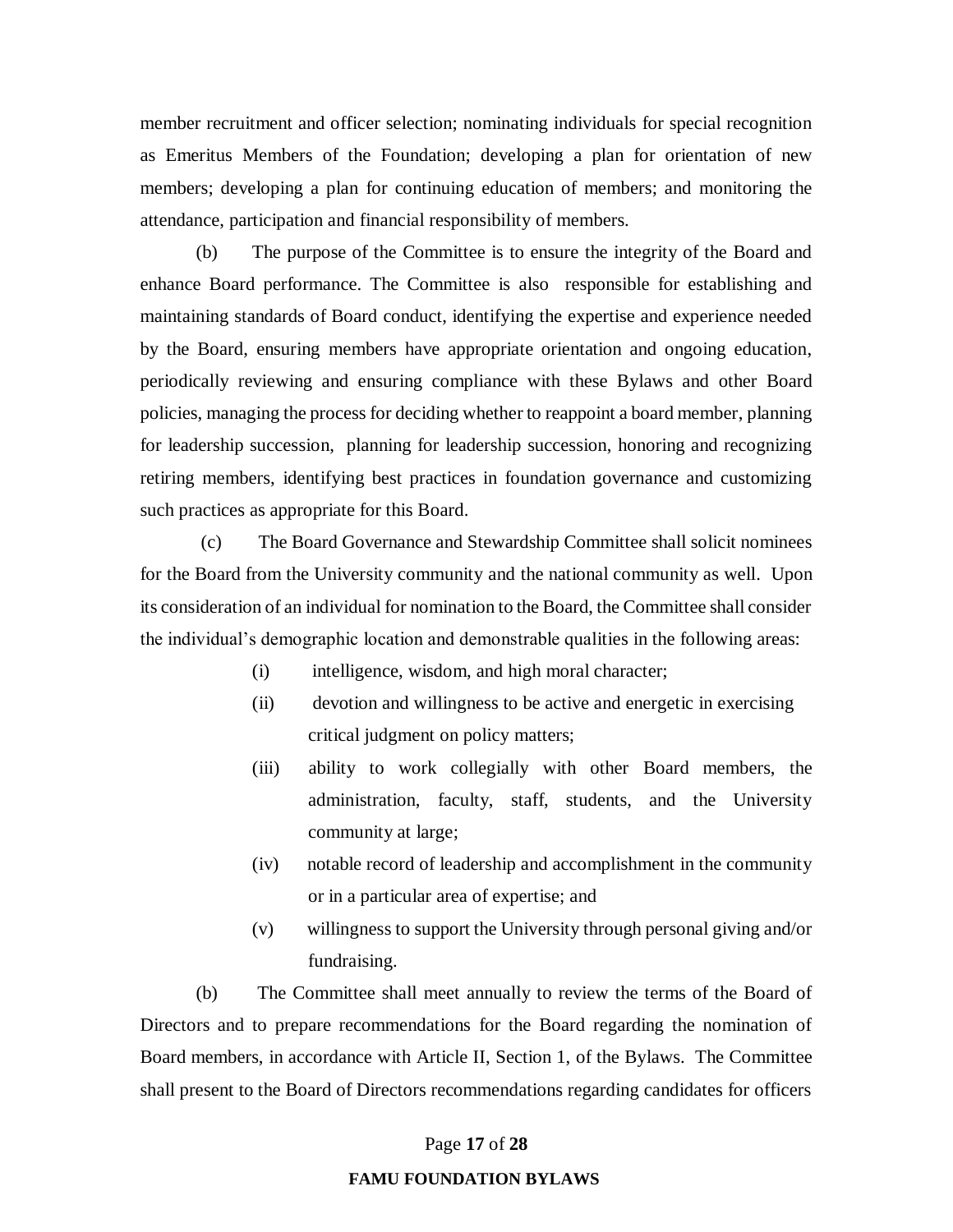of the Board. The recommendations will be made available to Board members at least thirty (30) days before the annual meeting. Other nominations may be made at the annual meeting.

(c) Members placed into nomination by the Committee shall be elected to board membership by a majority vote of the full Board. In evaluating an individual for election or re-election as a Board member, the Committee will consider, in addition to the criteria for new nominees set forth above, their record in the following areas:

(i) knowledge of the University and higher education in general;

(ii) active participation in and contribution to activities of the Board and the University;

(iii) responsiveness and commitment to the Board and the University;

- (iv) offices held;
- (v) attendance at meetings;
- (vi) visibility in the community on behalf of the University;

(vii) advocacy of the interests of the entire University rather than any part or constituency; and

(viii) demonstrated financial commitment to the University.

## **Section 6. Bylaws Committee**

The Bylaws Committee shall meet annually or as necessary to review the Bylaws of the Foundation to assure that guidelines for operating the business of the Board are properly updated and make recommendations to the Board regarding amendments and modifications as necessary.

## **Section 7. Development Committee**

(a) The Development Committee shall provide advice to the Board of Directors, the Executive Committee, and the Foundation regarding securing private, external financial support for the University.

(b) The Development Committee shall also assist in the identification, cultivation, and solicitation of private gift prospects for the University as necessary.

(c) The Development Committee shall meet a minimum of two (2) times annually.

#### Page **18** of **28**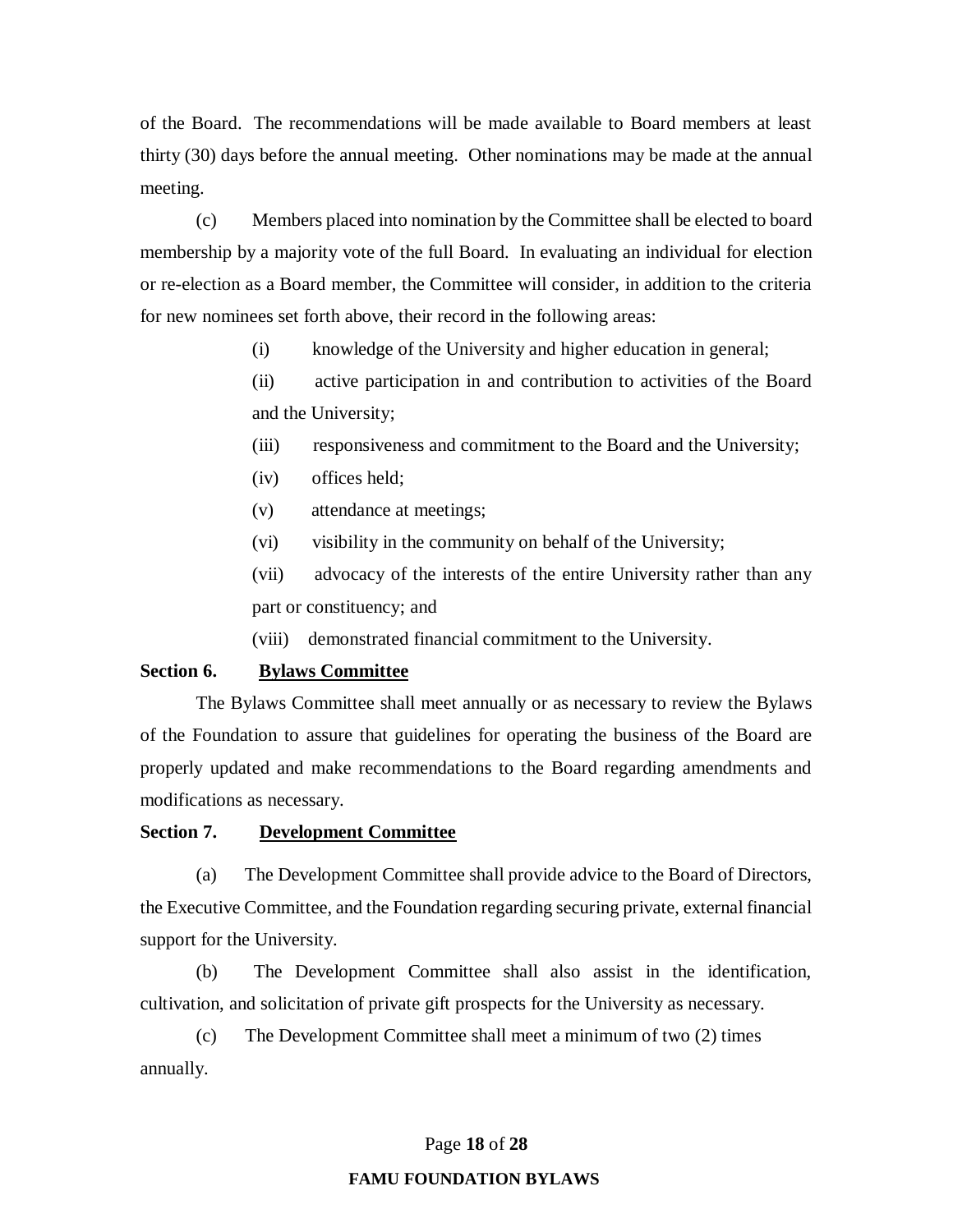## **Section 8. Finance Committee**

(a) The Finance Committee shall establish and be responsible for the fiscal policy, including budget and spending. It shall review the annual budget and periodically ensure that the budget and current funds of the Foundation are administered in accordance with the policies of the Board of Directors.

(b) The Finance Committee shall develop and review overhead charges, capital equipment purchasing and operation, and other policies. The Finance Committee is required to make detailed reports to the Board of Directors.

(c) The Finance Committee shall receive and consider the Foundation's budget for each fiscal year as presented by the Executive Director. It shall then present the budget with appropriate recommendations to the Board of Directors at the last regular meeting prior to the beginning of the next fiscal year. Subsequent amendments or revisions shall be considered by the Committee and submitted with any recommendations to the Executive Committee.

(d) The Finance Committee shall meet with the Foundation staff periodically to compare spending with the policies of the Foundation and the budget, and make recommendations to the Executive Director and Board.

(e) The Treasurer of the Foundation, or their designee, shall be the secretary of the Finance Committee and shall keep minutes of the actions of the Committee.

(f) The Finance Committee shall further be charged with overseeing all matters concerning real estate owned or operated by, or being considered for purchase or operation by the Foundation, and recommending any action relating to such matters that the committee deems advisable. The Committee shall participate, where appropriate, in the cultivation of private gifts of real property to the Foundation.

## **Section 9. Advisory Committee**

(a) Advisory Committee members are individuals whose achievements and business acumen characterize them as persons qualified to actively advise the Foundation Board as well as recommend prospective individuals or donors that may lend further distinction to the Foundation.

Page **19** of **28**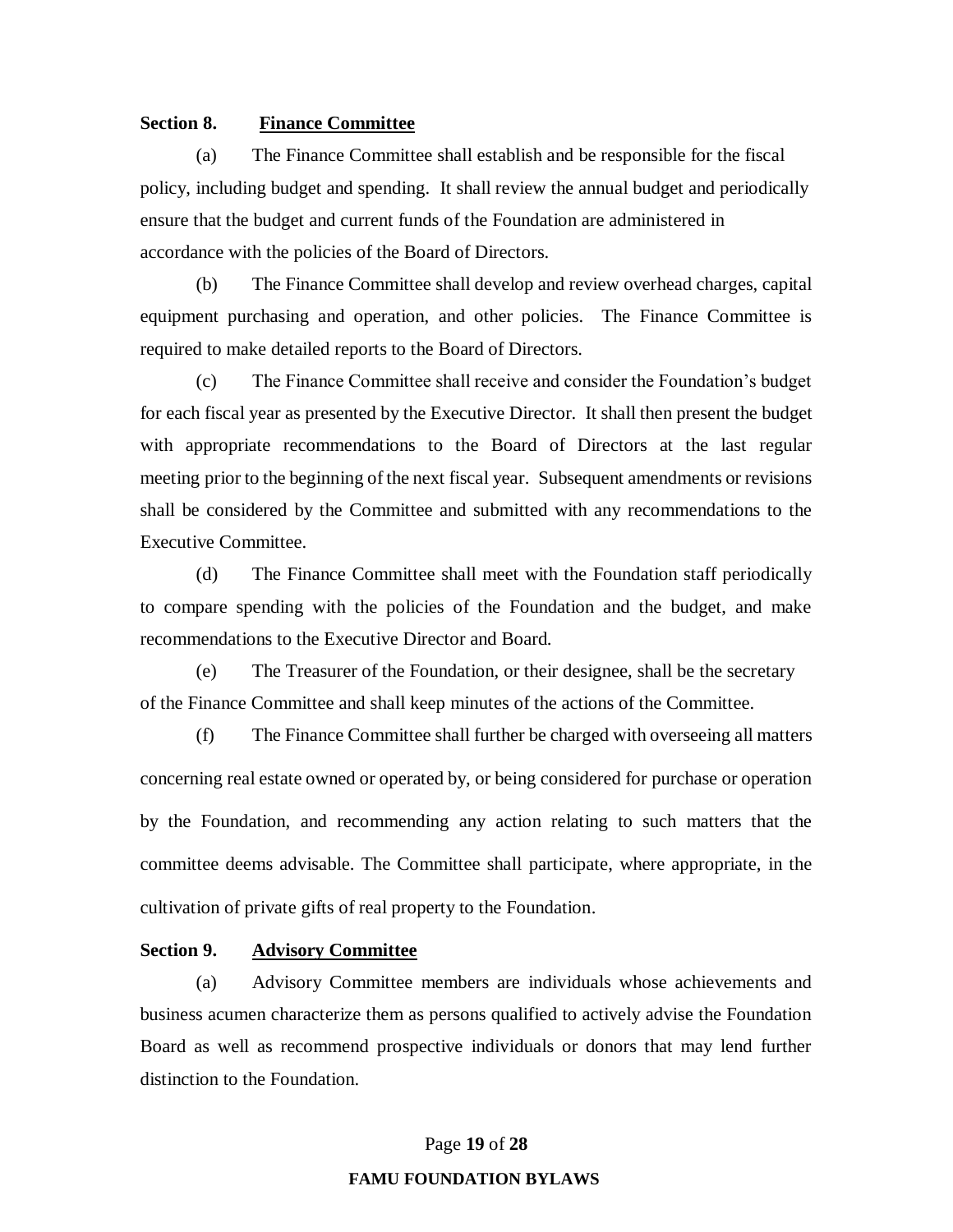(b) The specific purposes for which the Advisory Committee will include but not be limited to: leveraging the skill sets and networks of Advisory Committee members; facilitating creation of a pool of persons who are experienced and have been involved with the mission of the Foundation over an extended period of time, from whom future Foundation Board members may be drawn; establishing a defined network of goodwill ambassadors for the Foundation to further facilitate fund-raising and friend-raising; providing external feedback to the Foundation and the University; providing affinity memberships for retired corporate executives, major contributors, benefactors and selected emeritus Board members; analyzing and evaluating matters or single issue topics of interest to the Foundation Board, requiring special or objective examination over an extended period of time.

(c) The Advisory Committee shall focus on advancing the philanthropic function of the Foundation Board, through referral of prospective individual or corporate donors. Further the Advisory Committee members would be individuals dedicated to ensuring the enhancement of the status of the Foundation and the University.

(d) Advisory Committee membership will entitle the member to be listed on Board stationery and documents, as well as Board programs. Advisory Committee membership shall be limited to seven (7) positions and members. Committee members shall have no Board voting privileges and shall not be vested with either fiduciary responsibilities or decision-making authority. Attendance at Foundation Board meetings is not required.

## **Section 2. Membership and Quorum of Standing Committees**

(a) The membership and standing committees, except for the Advisory Committee, shall be composed of persons who are members of the Board of Directors. Committee members shall serve during the entire time of their term on the Board in accordance with Article II, Section 1(b) of these Bylaws.

(b) A majority of the voting members of a committee shall constitute a quorum for the transaction of business unless otherwise provided in these Bylaws. The acts of a majority of the members present and voting at a meeting at which a quorum is present shall be the acts of the Committee, except as specifically provided elsewhere in the Bylaws.

#### Page **20** of **28**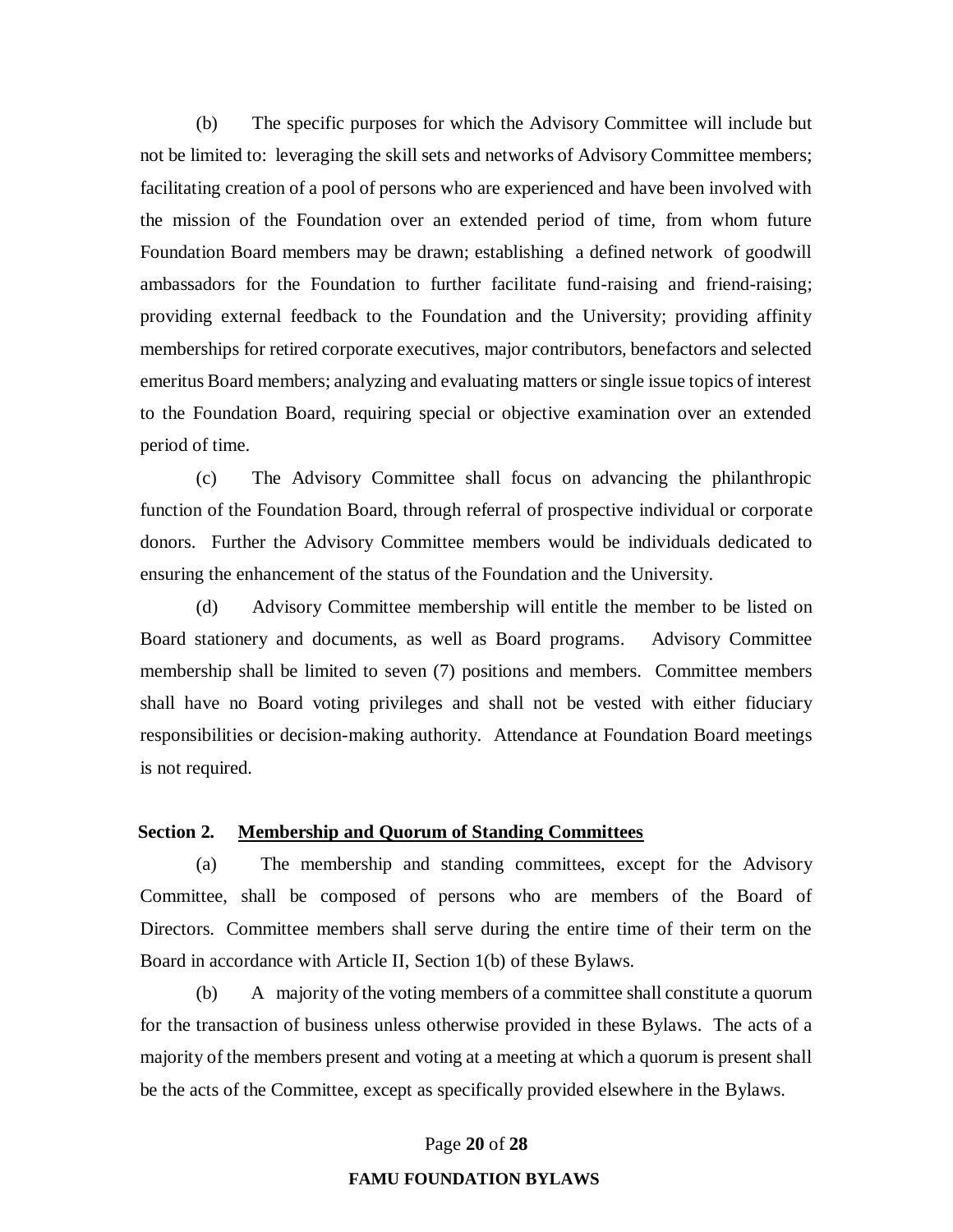## **ARTICLE IV MEETINGS**

## **Section 1. Regular Meetings**

The Board of Directors shall meet semi-annually. The time and place shall be determined by the Chair of the Board. At the last Board of Directors meeting during the calendar year, the Board shall elect directors as provided for in the Articles of Incorporation and Bylaws and shall transact such other business as may be brought before the Board. All elected and appointed directors shall be approved by the FAMU Board of Trustees, except those that serve by virtue of their positions.

## **Section 2. Special Meetings**

Special meetings of the Board of Directors must be called by Chair or by a petition of threefourths (3/4) of the current Directors.

## **Section 3. Quorum for Transacting Business**

One-half  $(1/2)$  plus one of the current membership shall constitute a quorum at any meeting of the Board of Directors. All questions shall be determined by majority vote of the quorum present. A majority of all members of the Board of Directors, however, must concur in the following:

- (i) Amendments to the Bylaws; and
- (ii) Amendments to the Articles of Incorporation.

## **Section 4. Meetings Notices**

Notice of meetings shall be communicated by the Secretary to the directors not less than thirty (30) days preceding any meeting except special meetings as defined in Section 2 and shall also be publicly noticed in accordance with the requirements of the Chapter 286, Florida Statutes.

## **Section 5. Presiding Officer(s)**

The Chair, or in the Chair's absence, the Vice-Chair, shall preside over all meetings of the Board of Directors. In the absence of both the Chair and Vice-Chair, the Board may appoint any member present to act as chair. The Secretary of the Foundation shall act as secretary of all of the meetings of the Board of Directors, but in the event of the Secretary's

Page **21** of **28**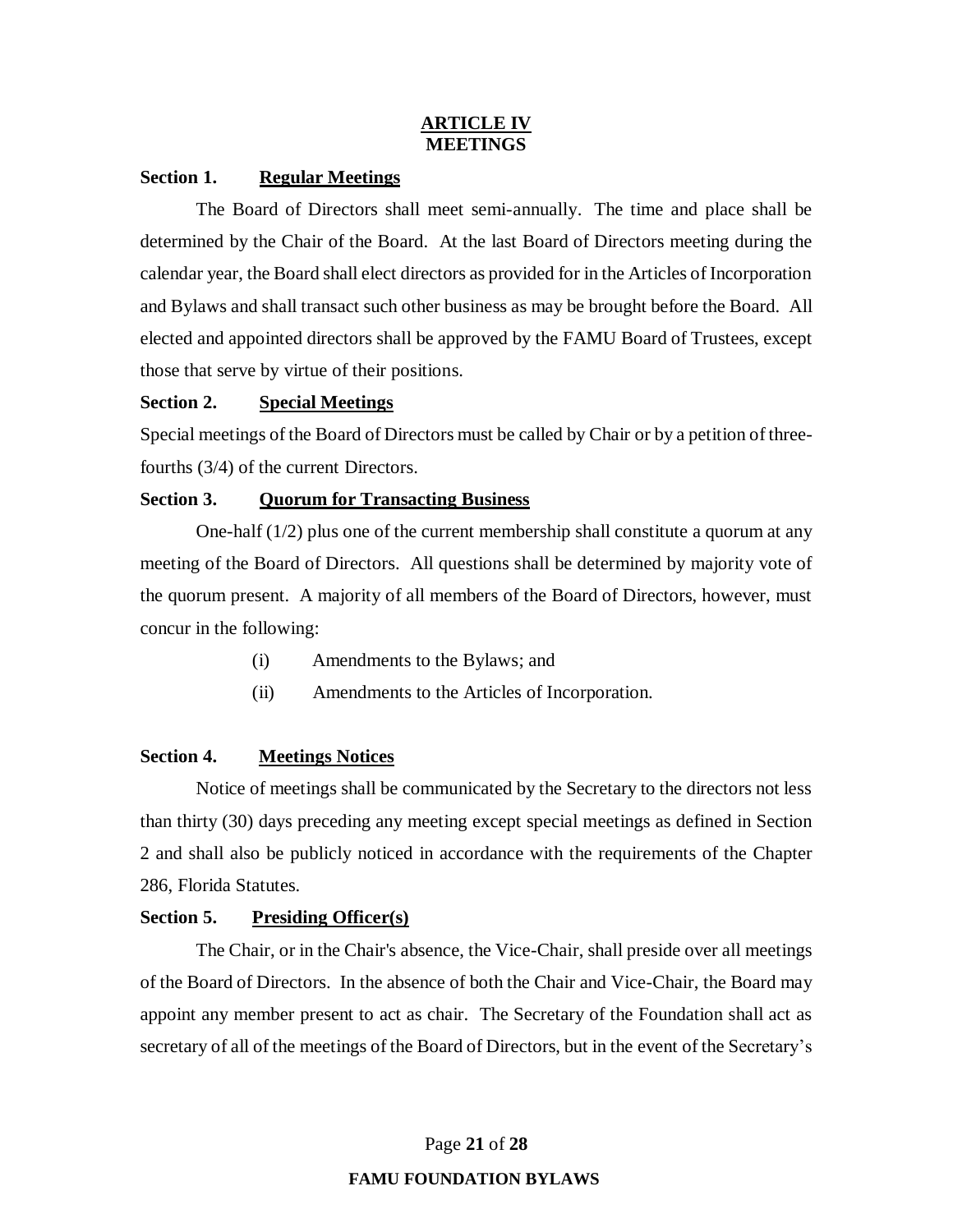absence, the presiding officer may appoint any member present to act as Secretary of the meeting.

## **Section 6. Collective Authority and Action**

Actions of the Board or its Committees may be taken by a majority of a quorum of the members of the Board or Committee present at the meeting and voting in person or by telephone conference to the actions. "By telephone" includes facsimile, video conference, electronic transmission (such as email), satellite broadcast, or any other electronic means, to the extent permitted by the law and the provisions of Chapter 286, Florida Statutes. The written consent(s) will be filed with the minutes of the proceedings of the Board or Committee. Action by written consent will have the same force and effect as action by voice vote of the Board or its Committees.

In accordance with applicable provisions of Chapter 286, Florida Statutes, the Board or any Committee of the Board may be called into Executive Session in the course of any meetings, as appropriately noticed and included in the agenda, to consider pending litigation expenditures and resolution and research funding proposals.

## **ARTICLE V ORDER OF BUSINESS**

The order of business at all meetings of the Board of Directors shall be as follows, unless otherwise determined by the Chair or a majority of the directors present:

- 1. Roll Call
- 2. Reading of minutes of last meeting
- 3. Consideration of communications
- 4. Resignations and elections
- 5. Reports of officers
- 6. Reports of committees
- 7. Unfinished business
- 8. Original Resolutions and new business
- 9. Adjournment

## **ARTICLE VI APPROVED MAJOR ACTIVITIES**

Approved major activities of the Florida Agricultural and Mechanical University Foundation, Inc., shall be as determined and established by the Board of Directors. They may include, but are not to be limited to: a corporate support program, capital gift program,

Page **22** of **28**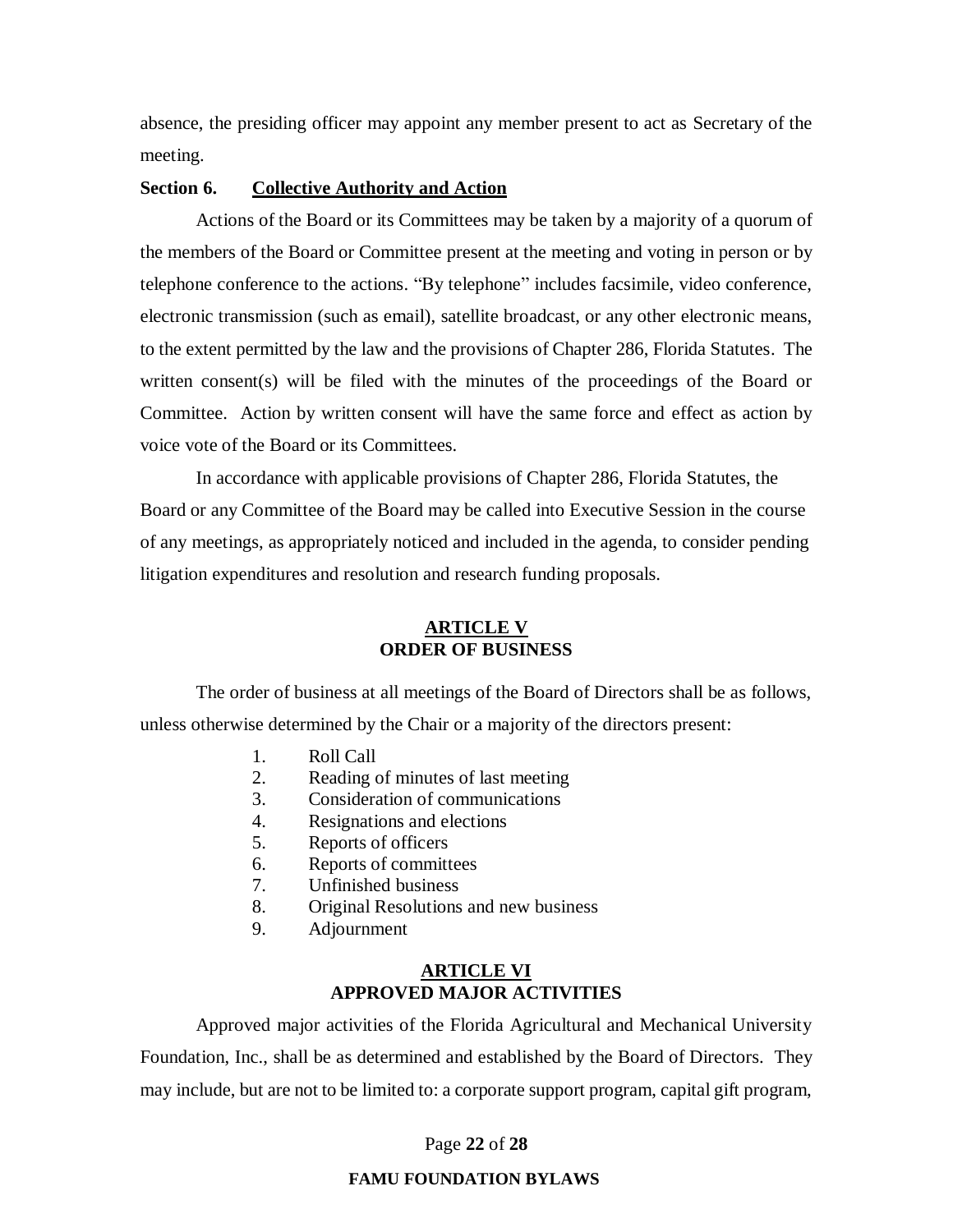and planned giving and philanthropic foundations. However, the giving, directly or indirectly, of any gift to a political committee or committee of continuous existence as defined in Section 106.011, Florida Statutes, for any purpose is prohibited.

## **ARTICLE VII SEAL**

The seal of the Foundation shall be inscribed with the words "**Florida Agricultural and Mechanical University Foundation, Inc.",** the figures **"1966"** and the words **"Corporation Not for Profit."**

## **ARTICLE VIII NON-DISCRIMINATION POLICY**

The Foundation shall not discriminate based on race, religion, color, age, disability, sex, sexual harassment, sexual orientation, gender identity, gender expression, marital status, national origin, and veteran status as prohibited by State and Federal Statutes.

The Foundation provides equal employment opportunities for all persons regardless of race, color, religion, gender, age or national origin. Any person, vendor, and independent contractor, hired or employed by the Foundation shall not be deemed or considered an employee of the State of Florida or the University by virtue of their employment with the Foundation, except for any person with a University employment agreement that specifically states otherwise. The Foundation shall also comply with Section 1012.976, Florida Statutes.

## **ARTICLE IX AMENDMENTS**

#### **Section 1. Amendment of Bylaws**

The Bylaws of the Foundation may be altered or amended at any meeting of the Board of Directors by resolution approved by a majority of the Board. Written notice of any proposed amendment of the Bylaws must be mailed to each member of the Board prior to any meeting at which the proposed amendment is to be considered.

Page **23** of **28**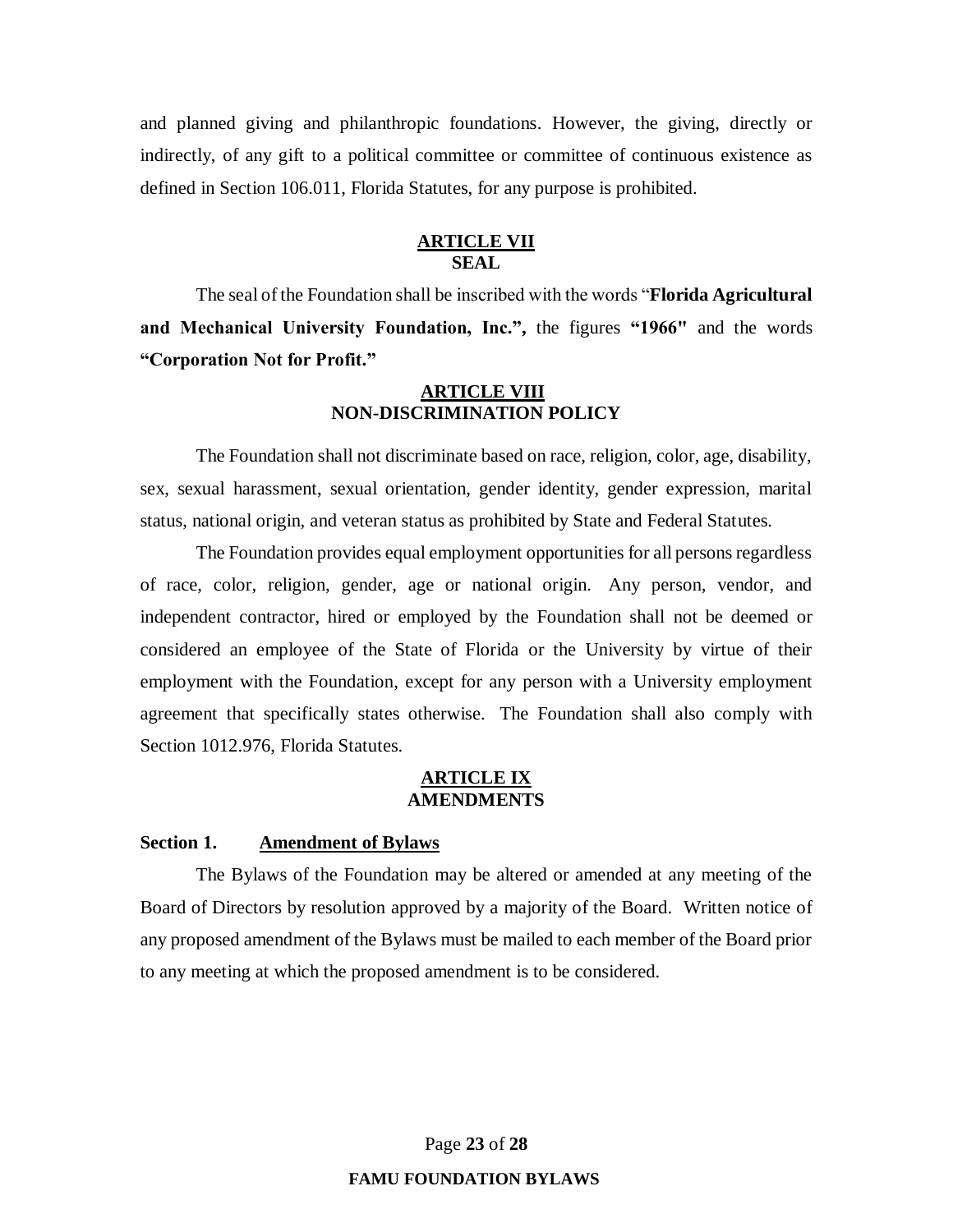## **Section 2. Amendment of Articles of Incorporation**

The Articles of Incorporation shall not be amended other than by vote of a majority of the Board of Directors. Written notice of any proposed amendment of the Articles of Incorporation must be mailed to each member of the Board prior to any meeting at which the proposed amendment is to be considered.

## **Section 3. Approval of Amendments by Board of Trustees**

Any subsequent amendments to the Articles of Incorporation or Bylaws of the Foundation shall be submitted to the President of the University for the Board of Trustees for approval, prior to becoming effective.

## **ARTICLE X CONFIDENTIALITY OF FOUNDATION DOCUMENTS**

The successful partnership between the Florida Agricultural and Mechanical University and the Florida Agricultural and Mechanical University Foundation, Inc. is based on effective service, trust and accountability. The Florida Agricultural and Mechanical University Foundation, Inc., as a direct support organization of the Florida Agricultural and Mechanical University, believes it should be sensitive to the public scrutiny of its financial affairs. However, the Foundation's ability to assure donors and prospective donors that their financial and personal information will be held in confidence is essential to fulfilling its primary mission of raising private support for Florida Agricultural and Mechanical University. The Florida Legislature has acknowledged, in Section 1004.28(5), Florida Statutes, that certain records of the Foundation are confidential and exempt from Florida Public Records Law. Other than the auditor's report, management letter, any records related to the expenditure of state funds, and any financial records related to the expenditure of private funds for travel, all records of the organization and any supplemental data requested by the Board of Governors, the University Board of Trustees, the Auditor General, and the Office of Program Policy Analysis and Government Accountability shall be confidential and exempt from Section 119.07(1), Florida Statutes.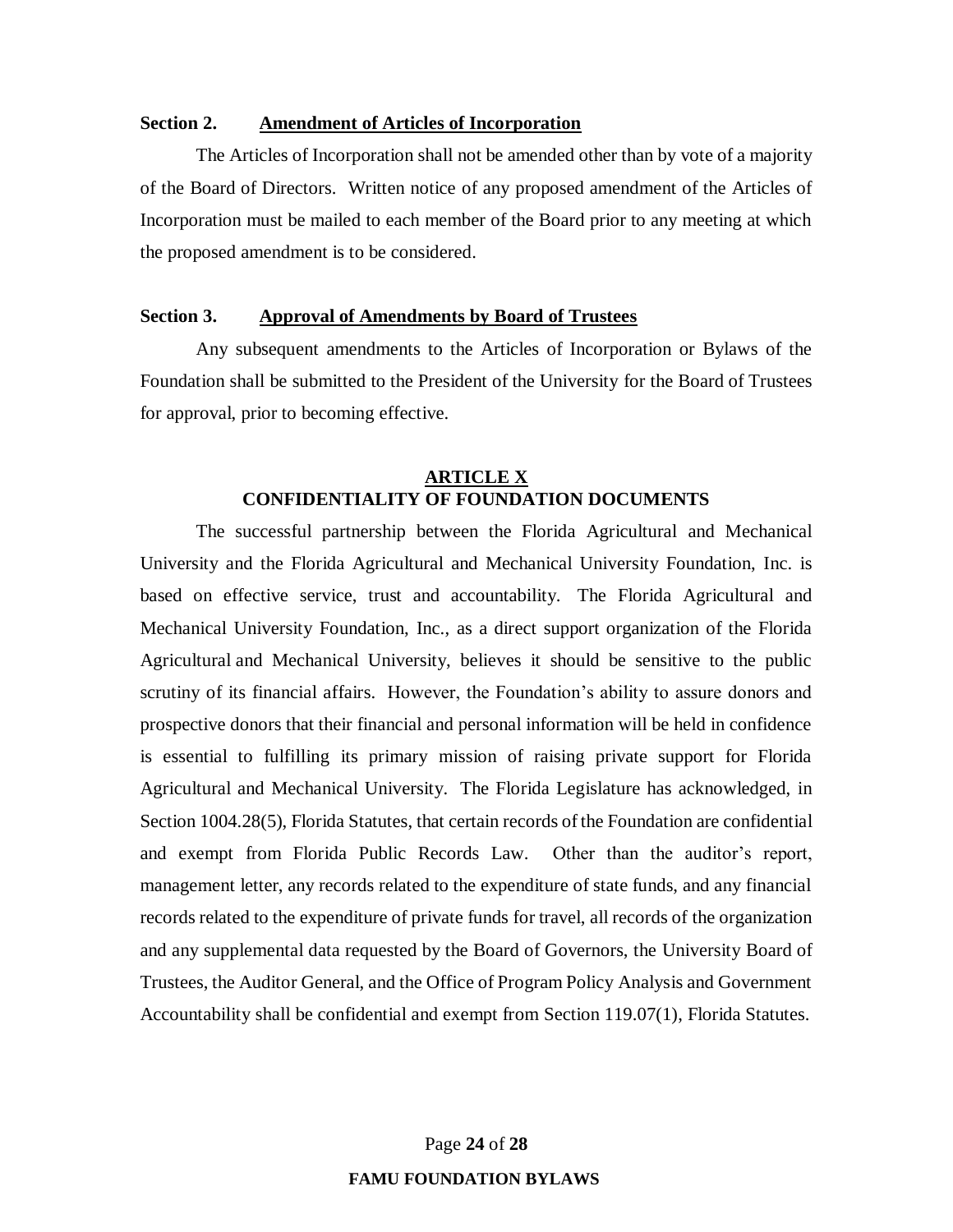#### **ARTICLE XI**

## **CHECKS**

Checks or drafts on the funds of the Foundation shall be signed by two of the officers or directors authorized to do so by the Board of Directors, those officers being the Chair, Vice Chair, Secretary, Treasurer, and Executive Director of the Foundation.

## **ARTICLE XII AUDITS**

## **Section 1. Annual Audits**

a) After the close of each fiscal year, the Foundation shall cause a financial audit of its accounts and records to be conducted by an independent certified accountant pursuant to Sections 1004.28 (5) and 1010.34, Florida Statutes, as now or hereafter amended, and in accordance with such regulations and policies adopted by the University Board of Trustees, as now or hereafter amended.

b) The annual audit of the Foundation shall include as part of its audit scope the compliance testing of the Foundation with the required regulations and policies of the University governing direct support organizations, including but not limited to general accounting, fundraising and gift accounting, investment, University and Foundation employee compensation policies and procedures.

c) The annual audit report, including management letters and recommendations, management's response to the audit findings and recommendations shall be submitted to the President of the University and the Audit Committee of the Board of Trustees for the Board of Trustees review and approval.

#### **Section 2. Operational Audit**

Every three (3) years, the Board of Directors shall provide for an operational audit of the Foundation measuring and evaluating administrative controls within the Foundation against standards set by the University or the State of Florida for such organizations, including the Foundation's budget and operating policies and procedures.

Page **25** of **28**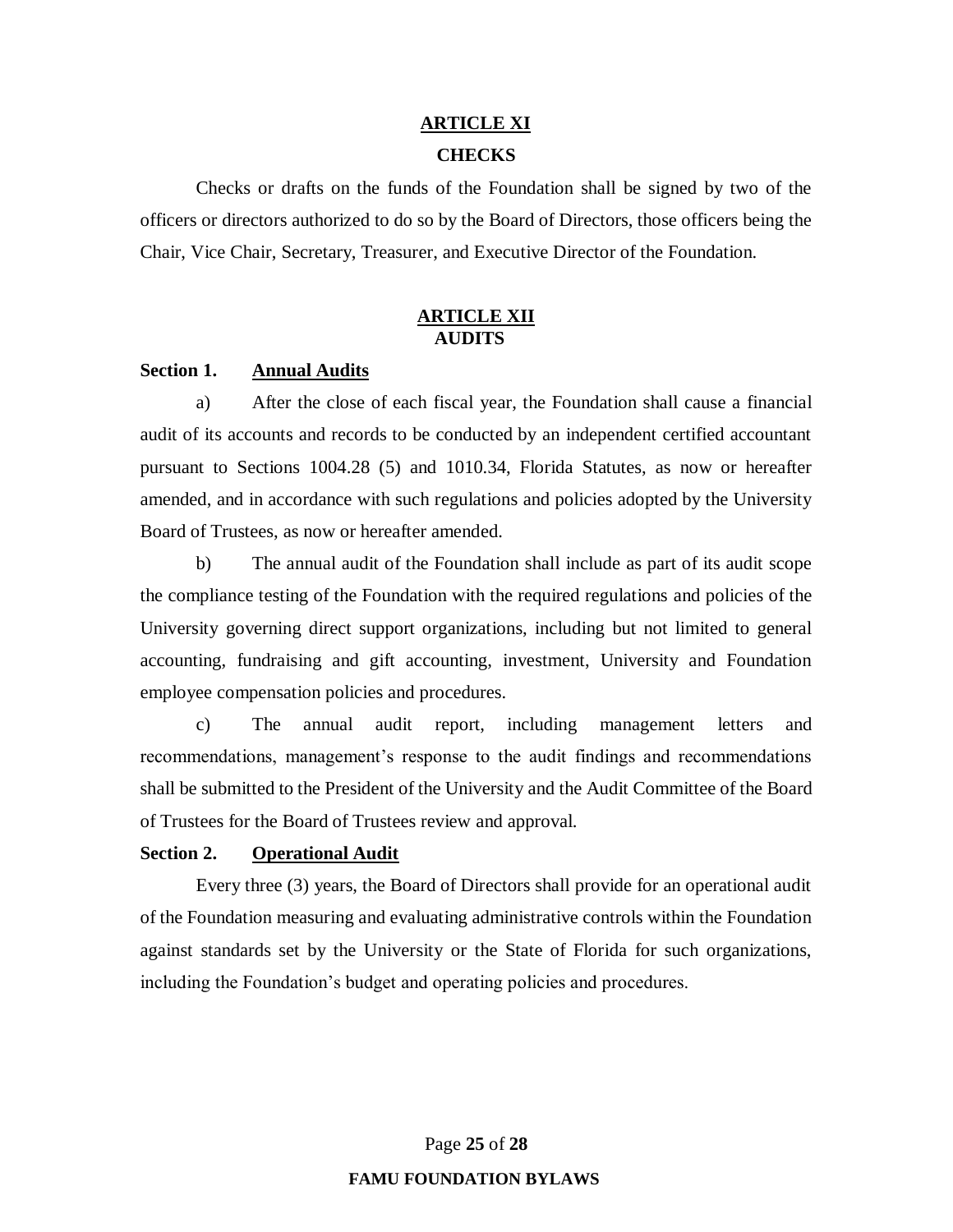## **ARTICLE XIII BUDGET AND EXPENDITURES**

## **Section 1. Preparation and Submittal of Operating Budget**

Operating budgets must be prepared, at least, on an annual basis consistent with all applicable state laws and the regulations and policies of the University Board of Trustees. The annual operating budget must be approved by the Foundation Board and the President of the University and submitted by the President to the Chair of the Board of Trustees for Board approval. All salary supplements, compensation, and benefits provided to the President, University faculty, and to staff and employees of the Foundation with Foundation assets shall be detailed in the budget.

## **Section 2. Review and Approval of Quarterly Expenditure Plans**

After approval of the yearly operating budget by the University Board of Trustees, the Foundation shall prepare and submit to the President of the University for approval a quarterly expenditure plan. The quarterly expenditure plan shall be submitted on or before the first date of the fiscal quarter in which they are to occur, and shall delineate any planned actions that would cause a significant commitment or change of University resources or represent a significant commitment or change of the resources of the Foundation such as capital projects. Expenditures must comply with thresholds established in University regulations. For example, and as stated in the University's policies, a significant commitment or change is any budgetary matter which is more than 15% but less than \$40,000 of the total amount of the Foundation's annual budget.

## **Section 3. Budget Amendments**

The Foundation shall have the authority to amend its budget. Budget amendment requests which are provided for in Section 2 herein shall be approved by the University President, provided that no budget amendment affecting the President or the President's compensation, salary or other benefits shall be made without the approval of the University Board of Trustees. Other budget amendment requests shall require the approval of the President and the Board of Trustees.